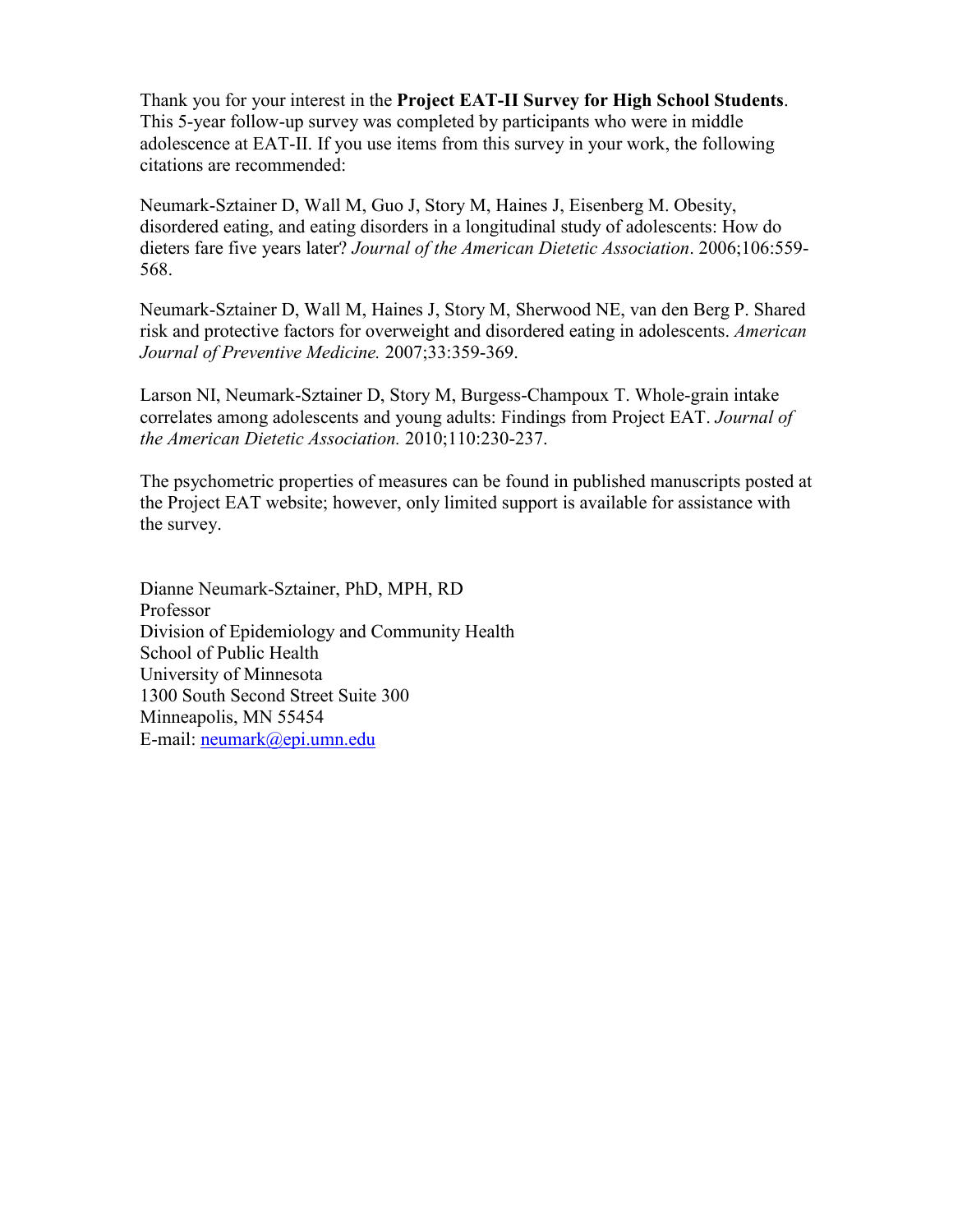Thank you for your interest in the **Project EAT-II Survey for High School Students**. This 5-year follow-up survey was completed by participants who were in middle adolescence at EAT-II. If you use items from this survey in your work, the following citations are recommended:

Neumark-Sztainer D, Wall M, Guo J, Story M, Haines J, Eisenberg M. Obesity, disordered eating, and eating disorders in a longitudinal study of adolescents: How do dieters fare five years later? *Journal of the American Dietetic Association*. 2006;106:559- 568.

Neumark-Sztainer D, Wall M, Haines J, Story M, Sherwood NE, van den Berg P. Shared risk and protective factors for overweight and disordered eating in adolescents. *American Journal of Preventive Medicine.* 2007;33:359-369.

Larson NI, Neumark-Sztainer D, Story M, Burgess-Champoux T. Whole-grain intake correlates among adolescents and young adults: Findings from Project EAT. *Journal of the American Dietetic Association.* 2010;110:230-237.

You can also visit the Project EAT website at http://www.sph.umn.edu/eat for additional information about Project EAT. The psychometric properties of measures can be found in published manuscripts posted at the website; however, only limited support is available for assistance with the survey.

Dianne Neumark-Sztainer, PhD, MPH, RD Professor Division of Epidemiology and Community Health School of Public Health University of Minnesota 1300 South Second Street Suite 300 Minneapolis, MN 55454 E-mail: neumark@epi.umn.edu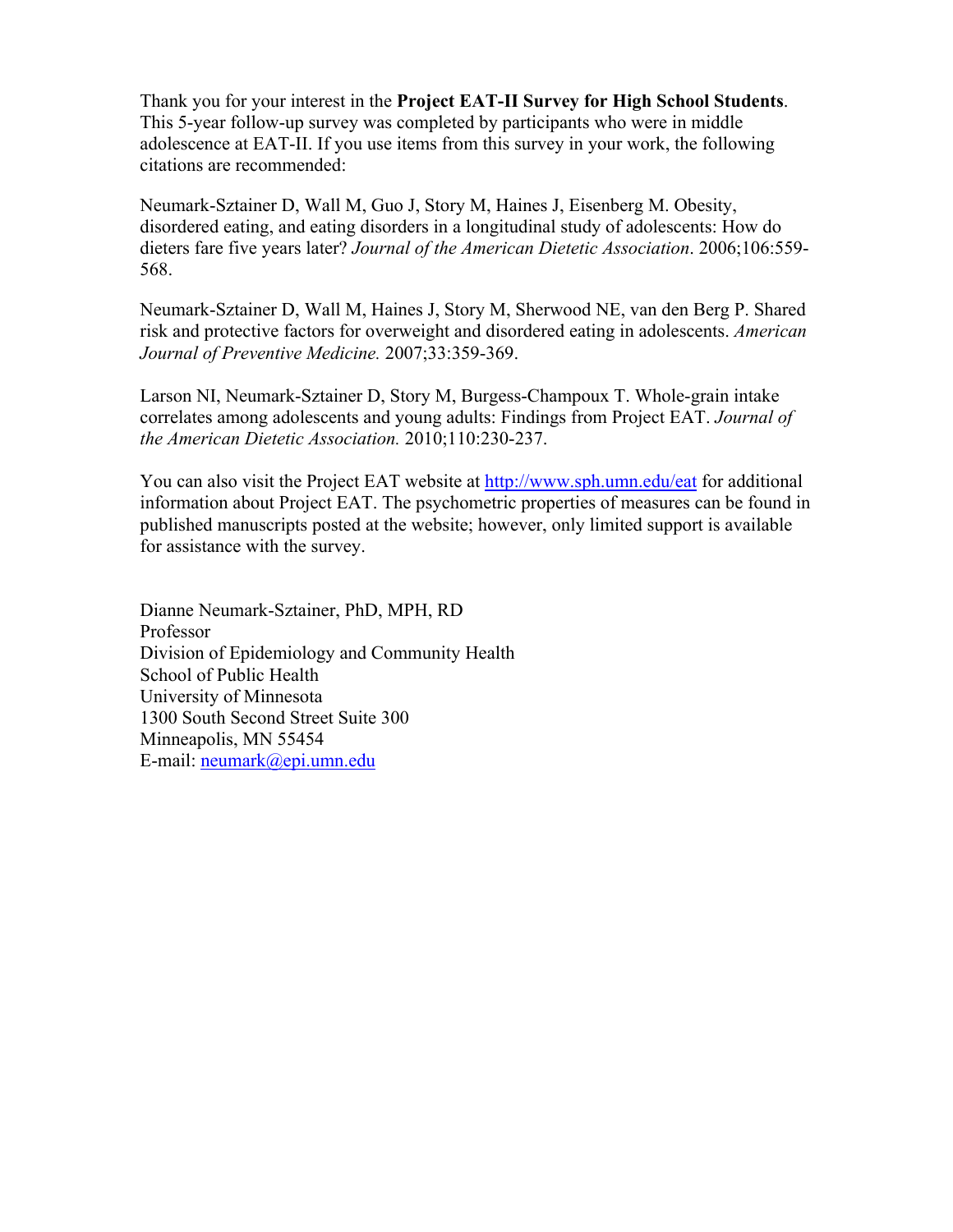**This survey explores issues related to eating patterns and weight concerns among teenagers. It follows up on a survey that you and thousands of other teenagers completed nearly five years ago. The information you provided is helping us to develop health and nutrition programs for youth. Your help with this project is greatly appreciated.**

**Please answer every question carefully. Your name will NOT be on the survey, so no one will know who you are. Please be as honest as you can in your responses.**

### MARKING DIRECTIONS:

- **Mark your answers with a pencil**
- **Make dark marks that fill the circle**
- **Erase cleanly any answer you want to change**
- **Make NO stray marks anywhere on the booklet**

Examples: Correct Mark **Incorrect Marks** 

 $\overline{O} \bullet \overline{O}$   $\overline{O} \bullet \overline{O}$ 



the Project EAT survey.

Return your completed surveys to us in the enclosed postage-paid envelope TODAY and you will receive \$20 within 2 weeks!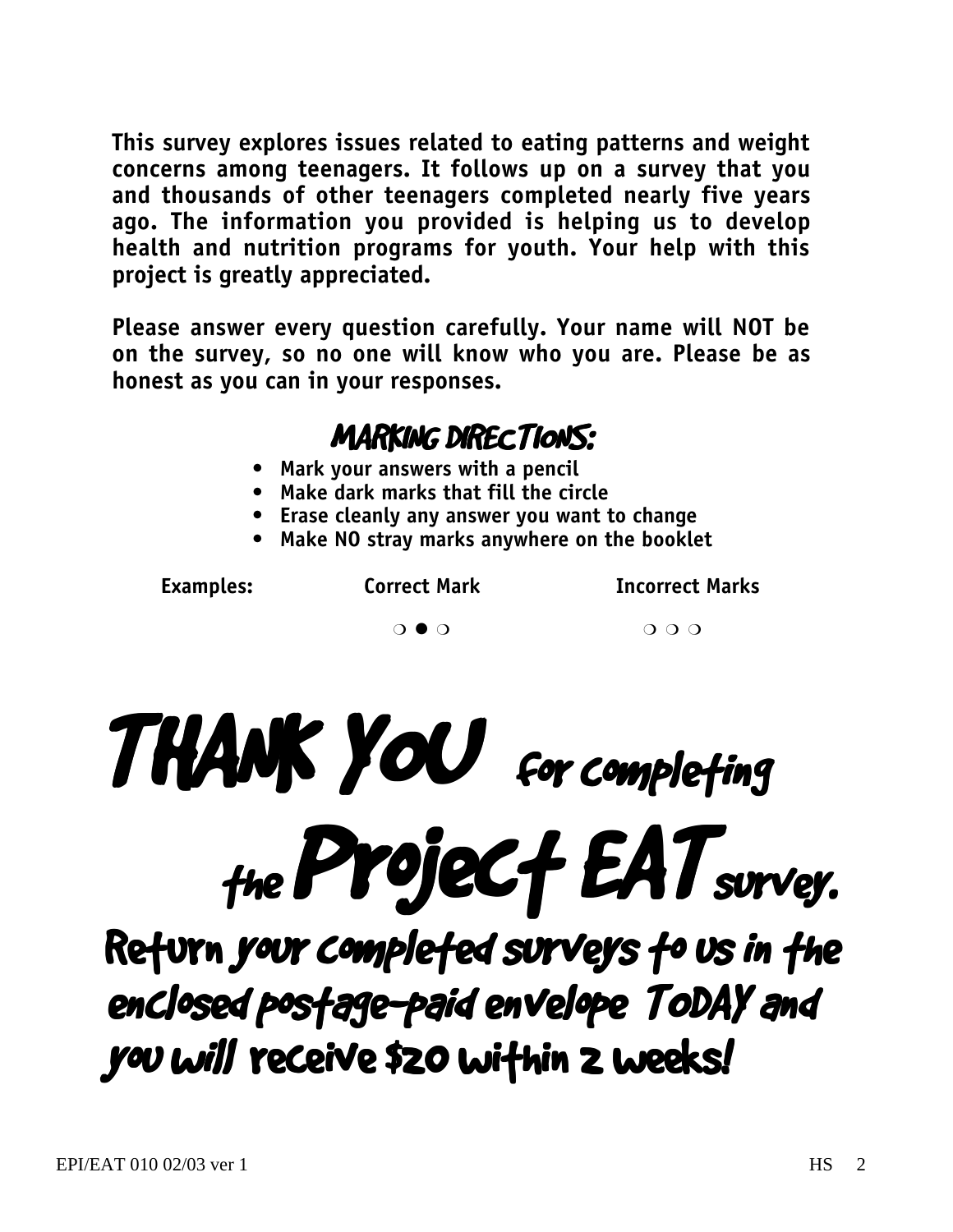## Let's START with some GENERAL QUESTIONS about YOU

**1. What is today's date? \_\_\_\_ / \_\_\_\_ / \_\_\_\_**

 **mo day yr**

**2. Are you . . . ?**  $1$   $\circ$  male  $2^{\circ}$  female

**3. What is the name of the school you went to during the 1998-1999 school year?**

#### **4. What is your age?**

- $1$  O 11 or younger
- $2^{\circ}$  12
- $3$  O 13
- $4014$
- $5^\circ$  0 15
- $6$  O 16
- $7$  O 17
- $8$  O 18 or older

#### **5. What grade are you in?**

- $1$  O 9th
	- $2$  O 10th
	- $3$  O 11th
	- $4$  O 12th
	- $5$   $\circ$  not in school

**6.** Do you think of yourself as . . . (You may choose more than one.)

- $1$  O White
- 2 O Black or African American
- $3$   $\circ$  Hispanic or Latino
- $4$   $\circ$  Asian American
- $5$   $\bigcirc$  Hawaiian or Pacific Islander
- $6$   $\circ$  American Indian or Native American

**\_\_\_\_\_\_\_\_\_\_\_\_\_\_\_\_\_\_\_\_\_\_\_\_\_\_\_\_\_\_\_\_\_**

39-44

30-35 36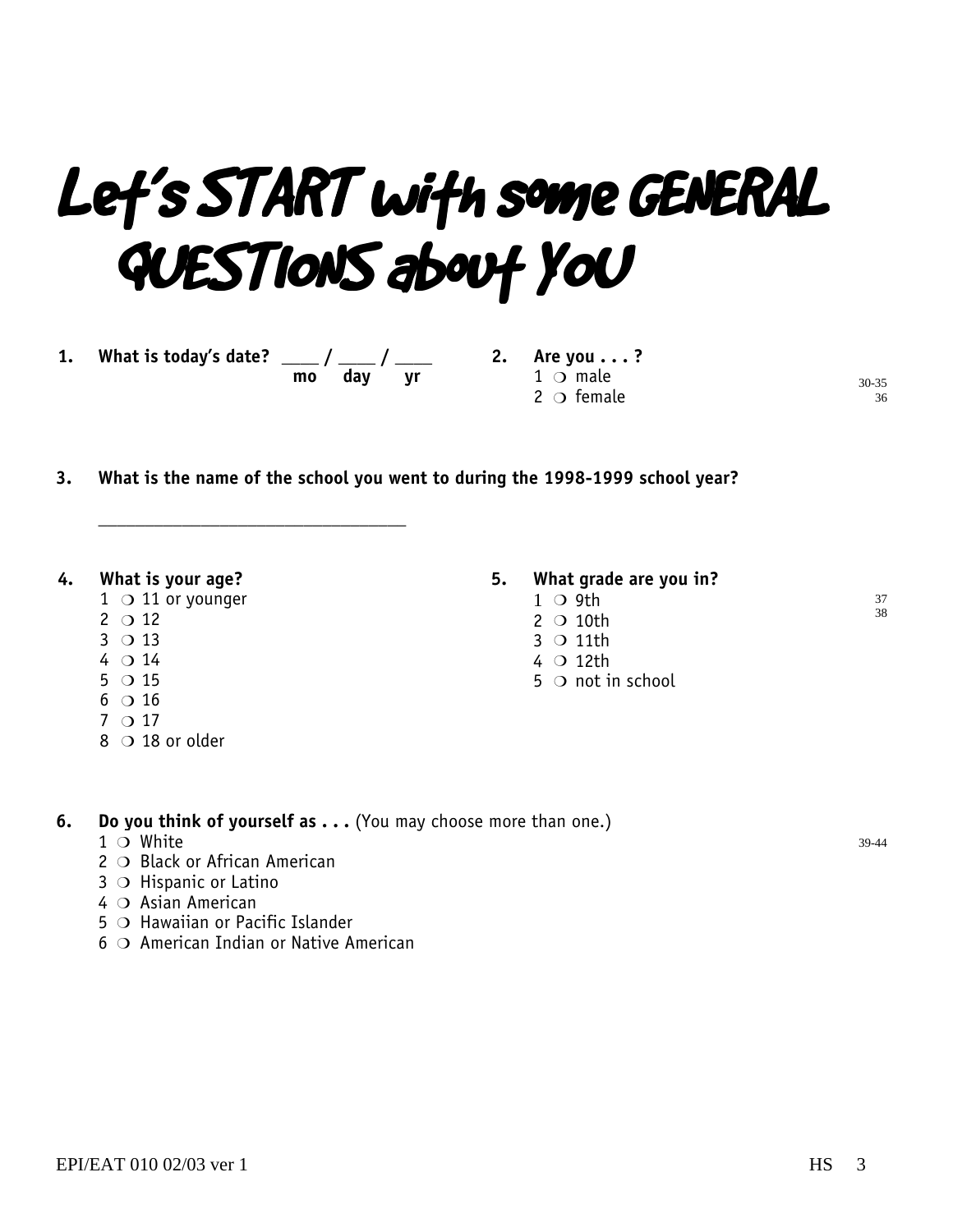# Your EATING HABITS . . .

## When, why, and what?

| During the past week, how many days did 8. |  |
|--------------------------------------------|--|
| you eat <i>breakfast</i> ?                 |  |

#### $1$   $\bigcirc$  never

- $2 \circ 1-2$  days
- $3$   $\circ$  3-4 days
- $4 \circ 5-6$  days
- $5$   $\circ$  every day

#### **8. During the past week, how many days did you eat** *lunch***?**

- $1$  O never
- $2 \circ 1-2$  days
- $3$   $\circ$  3-4 days
- $4$  O 5-6 days
- 5  $\circ$  every day

| 9. | During the past week, how many days did 10. In the past week, how often did you eat<br>you eat dinner? | something from a fast food restaurant (like |
|----|--------------------------------------------------------------------------------------------------------|---------------------------------------------|
|    | $1$ O never                                                                                            | McDonald's, Burger King, Hardee's etc.)?    |
|    | $2 \circ 1-2$ days                                                                                     | $\bigcirc$ never                            |
|    | $3$ O 3-4 days                                                                                         | 2 $\circ$ 1-2 times                         |
|    | $4$ O 5-6 days                                                                                         | $3 \circ 3-4$ times                         |
|    | $5$ O every day                                                                                        | $4 \circ 5-6$ times                         |
|    |                                                                                                        | $5 \circ 7$ times                           |

 $6$   $\bigcirc$  more than 7 times

#### **11. How many times did you snack (eat in-between meals) yesterday?**

- $1$   $\circ$  none
- $2$  O 1 time
- $3$  O 2-3 times
- $4$   $\circ$  4-5 times
- $5$   $\bigcirc$  more than 5 times

#### **12. How much do you care about . . .**

|                |                             | Not at all     | A little bit | <b>Somewhat</b> | <b>Very much</b> |    |
|----------------|-----------------------------|----------------|--------------|-----------------|------------------|----|
| a.             | eating healthy food?        | 1 <sub>O</sub> | $2^{\circ}$  | $3^{\circ}$     | 40               | 50 |
| b.             | controlling your weight?    | 1 <sub>O</sub> | $2^{\circ}$  | $3$ $\bigcirc$  | $4^{\circ}$      |    |
| $\mathsf{C}$ . | staying fit and exercising? | 1 <sub>O</sub> | $2^{\circ}$  | $3^{\circ}$     | $4$ $\bigcirc$   |    |
| d.             | being healthy?              | 1 <sub>O</sub> | $2^{\circ}$  | $3^{\circ}$     | $4^{\circ}$      |    |
| e.             | how you look?               | 1 <sub>O</sub> | $2^{\circ}$  | $3^{\circ}$     | $4$ $\bigcirc$   |    |
|                | doing well in sports?       | 1 <sub>O</sub> | $2^{\circ}$  | $3$ $\bigcirc$  | $4^{\circ}$      |    |
| q.             | doing well in school?       | 1 <sub>O</sub> | $2^{\circ}$  | $3^{\circ}$     | $4$ $\bigcirc$   | 56 |

49

47 48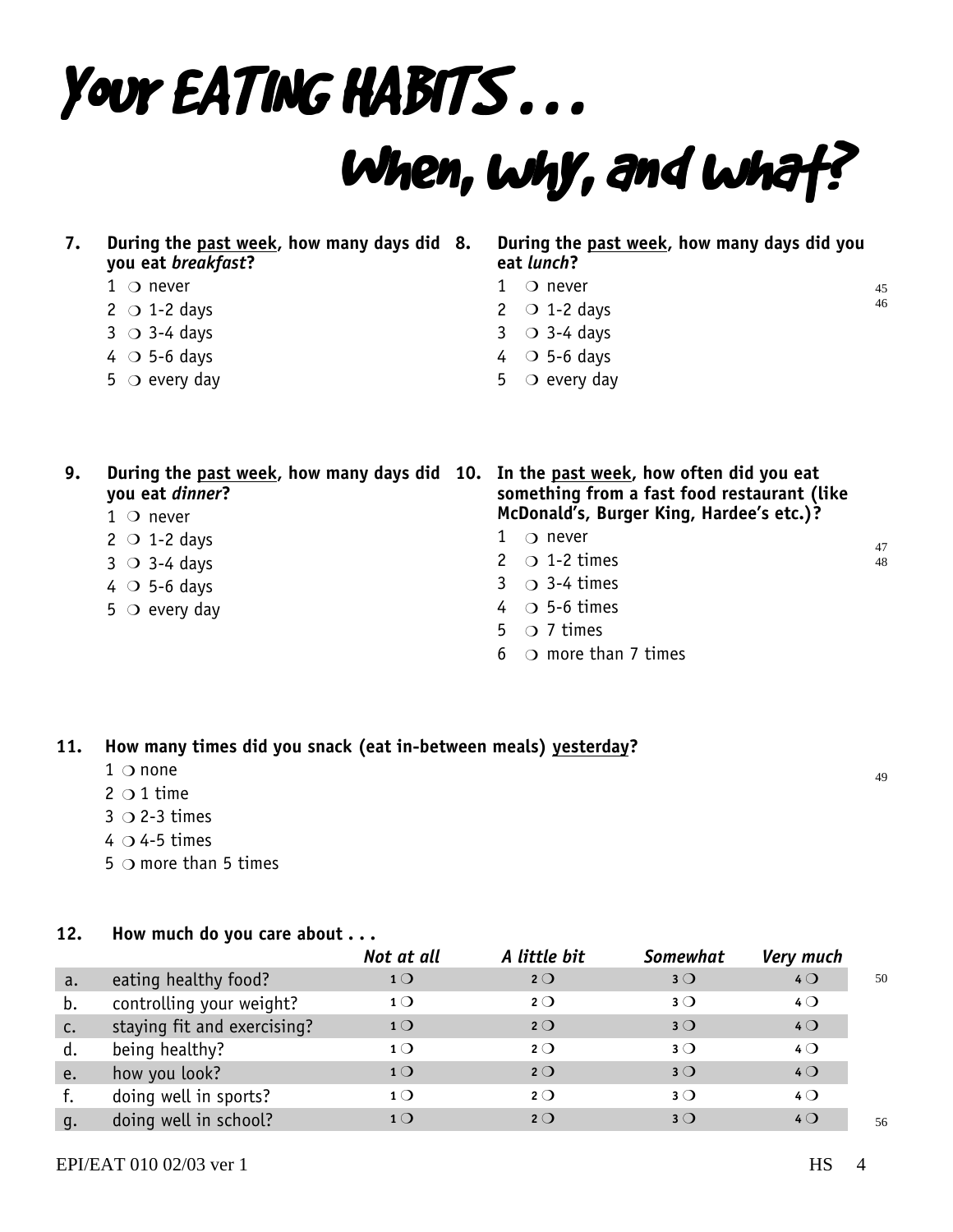#### **13. How strongly do you agree with the following statements? The types of food I eat affect:**

|    |                         | <b>Strongly disagree</b> | <b>Disagree</b> | Agree          | <b>Strongly</b><br>agree |    |
|----|-------------------------|--------------------------|-----------------|----------------|--------------------------|----|
| a. | my health               | 1 <sub>O</sub>           | $2^{\circ}$     | $3^{\circ}$    | 40                       | 57 |
| b. | how I look              | $1^{\circ}$              | $2^{\circ}$     | $3$ $\bigcirc$ | $4$ $\bigcirc$           |    |
| c. | my weight               | 1 <sub>O</sub>           | $2^{\circ}$     | $3^{\circ}$    | $4$ $\bigcirc$           |    |
| d. | how well I do in sports | $\mathbf{1}\bigcirc$     | $2^{\circ}$     | $3^{\circ}$    | $4\circ$                 |    |
| e. | how well I do in school | $1\bigcirc$              | $2^{\circ}$     | $3^{\circ}$    | $4$ $\bigcirc$           | 61 |

#### **14. How strongly do you agree with the following statements?**

|    |                                                                 | <b>Strongly</b><br>disagree | <b>Disagree</b> | Agree       | <b>Strongly</b><br>agree |    |
|----|-----------------------------------------------------------------|-----------------------------|-----------------|-------------|--------------------------|----|
| a. | I like the taste of potato chips and other salty snack<br>foods | 1 <sup>O</sup>              | $2^{\circ}$     | $3^{\circ}$ | $4$ $\bigcirc$           | 62 |
| b. | Milk tastes good to me                                          | 1 <sub>O</sub>              | $2^{\circ}$     | $3^{\circ}$ | $4\circ$                 |    |
| c. | Most unhealthy foods taste better than healthy foods            | 1 <sup>O</sup>              | $2^{\circ}$     | $3^{\circ}$ | $4$ $\bigcirc$           |    |
| d. | I think a lot about being thinner                               | $1^{\circ}$                 | $2^{\circ}$     | $3^{\circ}$ | $4$ $\bigcirc$           |    |
| e. | I am too busy to eat healthy foods                              | 1 <sub>O</sub>              | $2^{\circ}$     | $3^{\circ}$ | $4$ $\bigcirc$           |    |
| f. | I like the taste of most fruits                                 | 1 <sub>O</sub>              | $2^{\circ}$     | $3^{\circ}$ | $4\circ$                 |    |
| g. | I am worried about gaining weight                               | 1 <sub>O</sub>              | $2^{\circ}$     | $3^{\circ}$ | $4\circ$                 |    |
| h. | I am too rushed in the morning to eat a healthy<br>breakfast    | 1 <sub>O</sub>              | $2^{\circ}$     | $3^{\circ}$ | $4\circ$                 |    |
| i. | I don't have time to think about eating healthy                 | 1 <sub>O</sub>              | $2^{\circ}$     | $3^{\circ}$ | $4$ $\bigcirc$           |    |
| j. | I like the taste of dark bread (e.g., whole wheat)              | $1^{\circ}$                 | $2^{\circ}$     | $3^{\circ}$ | $4$ $\bigcirc$           |    |
| k. | I like the taste of fast foods (e.g., McDonald's)               | 1 <sub>O</sub>              | $2^{\circ}$     | $3^{\circ}$ | $4$ $\bigcirc$           | 72 |
|    |                                                                 |                             |                 |             |                          |    |

#### **15. How strongly do you agree with the following statements?**

|    |                                                                      | <b>Strongly</b><br>disagree | <b>Disagree</b> | Agree       | <b>Strongly</b><br>agree |    |
|----|----------------------------------------------------------------------|-----------------------------|-----------------|-------------|--------------------------|----|
| a. | Teenagers don't need to be concerned about their<br>eating habits    | 1 <sub>O</sub>              | $2^{\circ}$     | $3^{\circ}$ | $4$ $\bigcirc$           | 73 |
| b. | At this point in my life, I am not very concerned<br>about my health | $1\Omega$                   | $2^{\circ}$     | $3^{\circ}$ | $4\circ$                 |    |
| c. | Teenagers don't need to worry about their health                     | 1 <sub>O</sub>              | $2^{\circ}$     | $3^{\circ}$ | $4$ $\bigcirc$           |    |
| d. | Eating healthy meals just takes too much time                        | 1 <sub>O</sub>              | $2^{\circ}$     | $3^{\circ}$ | $4\circ$                 |    |
| e. | Most vegetables taste bad                                            | 1 <sub>O</sub>              | $2^{\circ}$     | $3^{\circ}$ | $4$ $\bigcirc$           |    |
| f. | I sometimes skip meals since I am concerned about<br>my weight       | 1 <sub>O</sub>              | $2^{\circ}$     | $3^{\circ}$ | $4\circ$                 |    |
| g. | Most healthy foods just don't taste that great                       | 1 <sub>O</sub>              | $2^{\circ}$     | $3^{\circ}$ | $4$ $\bigcirc$           |    |
| h. | I weigh myself often                                                 | 1 <sub>O</sub>              | $2^{\circ}$     | $3^{\circ}$ | $4$ $\bigcirc$           |    |
| i. | Foods from fast food restaurants are generally<br>unhealthy          | 1 <sub>O</sub>              | $2^{\circ}$     | $3^{\circ}$ | $4$ $\bigcirc$           | 81 |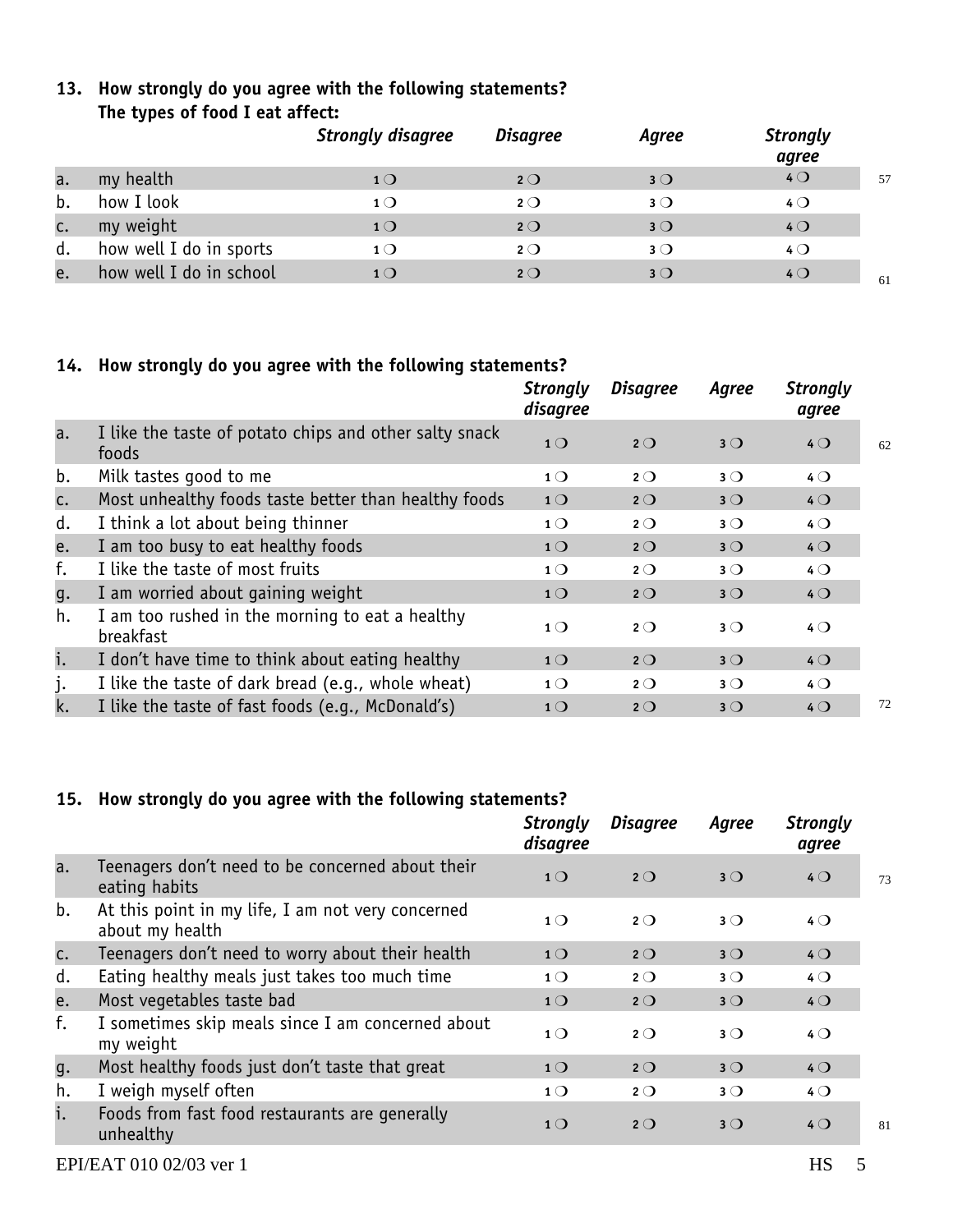#### **16. How often are the following true?**

|    |                                                                     | <b>Never</b>   | <b>Sometimes</b> | <b>Usually</b> | Always         |    |
|----|---------------------------------------------------------------------|----------------|------------------|----------------|----------------|----|
| a. | Fruits and vegetables are available in my home                      | 1 <sub>O</sub> | $2^{\circ}$      | $3^{\circ}$    | $4$ $\bigcirc$ | 82 |
| b. | Vegetables are served at dinner in my home                          | 1 <sub>O</sub> | $2^{\circ}$      | $3^{\circ}$    | $4\circ$       |    |
| c. | We have 'junk food' in my home                                      | 1 <sub>O</sub> | $2^{\circ}$      | $3$ $\bigcirc$ | $4$ $\bigcirc$ |    |
| d. | Fruit juice is available in my home                                 | 1 <sub>O</sub> | $2^{\circ}$      | $3^{\circ}$    | $4$ $\bigcirc$ |    |
| e. | Milk is served at meals in my home                                  | 1 <sub>O</sub> | $2^{\circ}$      | $3^{\circ}$    | 40             |    |
| f. | Potato chips or other salty snack foods are<br>available in my home | 1 <sub>O</sub> | $2^{\circ}$      | $3$ $\bigcirc$ | $4\circ$       |    |
| g. | Chocolate or other candy is available in my home                    | 1 <sub>O</sub> | $2^{\circ}$      | $3^{\circ}$    | $4$ $\bigcirc$ |    |
| h. | Soda pop is available in my home                                    | $1^{\circ}$    | $2^{\circ}$      | $3^{\circ}$    | $4$ $\bigcirc$ |    |
| i. | Dark bread (e.g., whole wheat) is available in my<br>home           | 1 <sub>O</sub> | $2^{\circ}$      | $3$ $\bigcirc$ | $4$ $\bigcirc$ | 90 |

#### **17. If you wanted to, how sure are you that you could eat healthy foods when you are . . .**

|    |              | Not at all sure |              |              |     |       | Very sure    |    |
|----|--------------|-----------------|--------------|--------------|-----|-------|--------------|----|
| a. | stressed out |                 | 2 $\bigcirc$ | 3 ( <b>)</b> | 4 Q | 5()   | 6 (J         | 91 |
| D. | feeling down | $1 \cup$        | 2 (J         |              | 4 O | 50    | $\mathbf{b}$ |    |
| J. | bored        |                 | 2O           |              | 4 Q | 5 ( ) | $6$ (        | 93 |

#### **18. How confident are you that you could change or maintain your eating patterns to . . .**

|    |                                                                                                        | Not at all<br>confident |             |             |                |             | <b>Very</b><br>confident |    |
|----|--------------------------------------------------------------------------------------------------------|-------------------------|-------------|-------------|----------------|-------------|--------------------------|----|
| a. | eat at least two servings per<br>day of fruit                                                          | 1 <sub>O</sub>          | $2^{\circ}$ | $3^{\circ}$ | $4$ $\bigcirc$ | $5^{\circ}$ | $6^{\circ}$              | 94 |
| b. | eat at least three servings per<br>day of vegetables                                                   | 1 <sub>O</sub>          | $2^{\circ}$ | $3^{\circ}$ | $4\circ$       | $5^{\circ}$ | $6^{\circ}$              |    |
| c. | eat at least three servings per<br>day of dairy foods (e.g., milk,<br>cheese, yogurt)                  | 1 <sup>O</sup>          | $2^{\circ}$ | $3^{\circ}$ | $4$ $\bigcirc$ | $5^{\circ}$ | $6\circ$                 |    |
| d. | eat at least three servings per<br>day of whole grains (e.g.,<br>dark bread, cereals like<br>Cheerios) | 1 <sub>O</sub>          | $2^{\circ}$ | $3^{\circ}$ | $4\circ$       | $5^{\circ}$ | $6\circ$                 |    |
| e. | limit soda pop to one can per<br>day or less                                                           | 1 <sup>O</sup>          | $2^{\circ}$ | $3^{\circ}$ | 40             | $5^{\circ}$ | $6^{\circ}$              |    |
| f. | limit eating at fast food<br>restaurants to once per week<br>or less                                   | $1^{\circ}$             | $2^{\circ}$ | $3^{\circ}$ | $4\circ$       | $5^{\circ}$ | $6\circ$                 | 99 |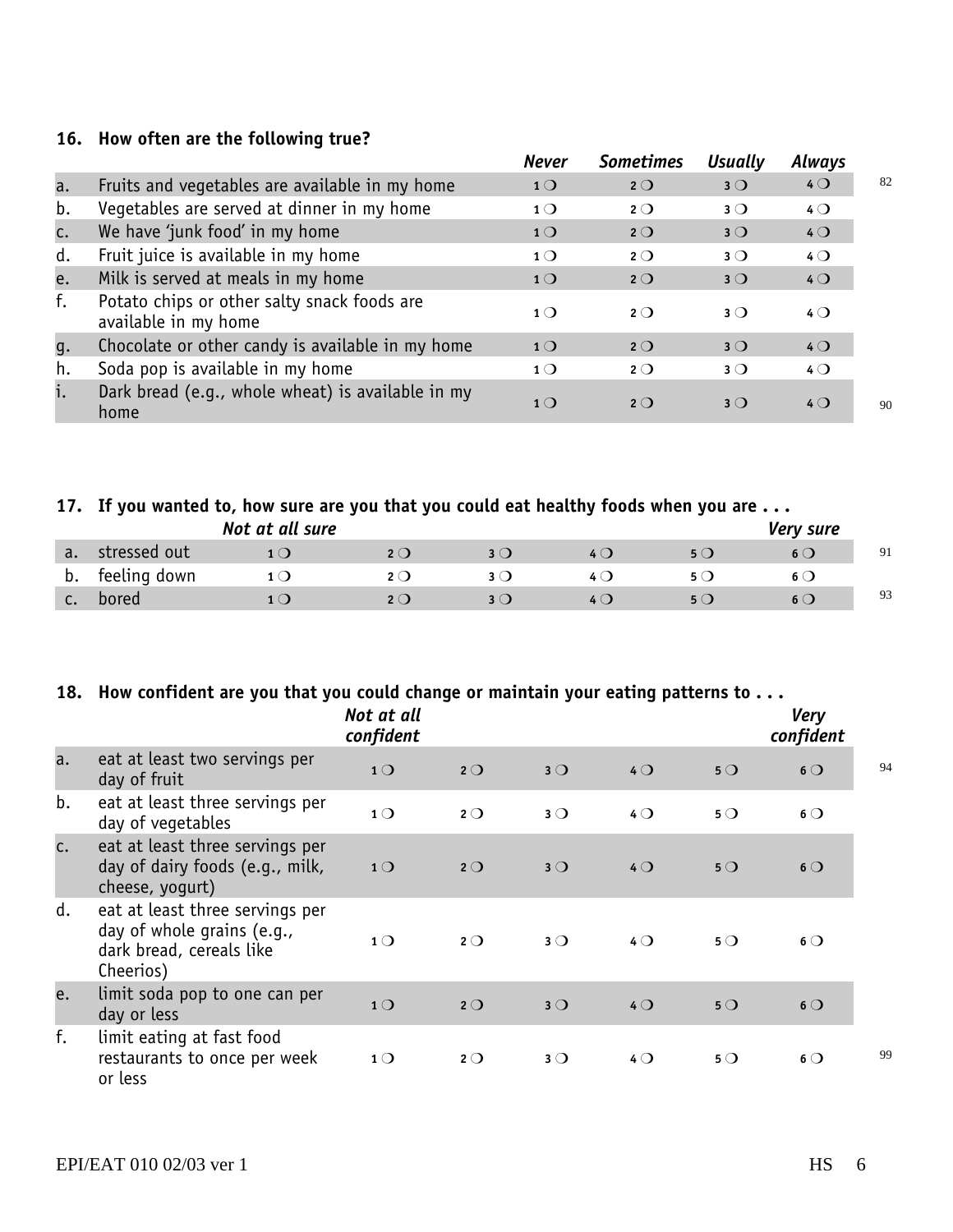#### **19. How often have you gone on a diet during the last year? By 'diet' we mean changing the way you eat so you can lose weight.**

- $1$   $\bigcirc$  never
- $2 \circ 1-4$  times
- $3$  O 5-10 times
- $4$   $\circ$  more than 10 times
- $5$   $\bigcirc$  I am always dieting

#### **20. Are you currently trying to:**

- $1$  O lose weight
- $2$   $\circ$  stay the same weight
- $3$   $\circ$  gain weight
- $4$   $\circ$  I am not trying to do anything about my weight

100 101

102

#### **21. Have you ever intentionally lost 10 pounds or more and kept if off for at least 6 months?**

- $1$  O yes
- $2^{\circ}$  no

#### **22. Have you done any of the following things in order to** *lose weight* **or** *keep from gaining weight* **during the past year?**

|                |                                                              | Yes            | No          |     |
|----------------|--------------------------------------------------------------|----------------|-------------|-----|
| a.             | exercised                                                    | 1 <sup>O</sup> | $2^{\circ}$ | 103 |
| b.             | fasted                                                       | $1^{\circ}$    | $2^{\circ}$ |     |
| C.             | ate very little food                                         | 1 <sub>O</sub> | $2^{\circ}$ |     |
| d.             | took diet pills                                              | 1 <sub>O</sub> | $2^{\circ}$ |     |
| e.             | made myself vomit (throw up)                                 | 1 <sup>O</sup> | 2O          |     |
| f.             | used laxatives                                               | $1^{\circ}$    | $2^{\circ}$ |     |
| g.             | used diuretics (water pills)                                 | 1 <sup>O</sup> | $2^{\circ}$ |     |
| h.             | used food substitute (powder/special drink)                  | $1^{\circ}$    | $2^{\circ}$ |     |
| i.             | skipped meals                                                | 1 <sub>O</sub> | $2^{\circ}$ |     |
| j.             | ate more fruits and vegetables                               | $1^{\circ}$    | $2^{\circ}$ |     |
| k.             | ate less high-fat foods                                      | 1 <sup>O</sup> | $2^{\circ}$ |     |
|                | ate less sweets                                              | 1 <sub>O</sub> | $2^{\circ}$ |     |
| m.             | smoked more cigarettes                                       | 1 <sub>O</sub> | 2O          |     |
| n.             | followed a high protein/low carbohydrate diet (e.g., Atkins) | 1 <sub>O</sub> | $2^{\circ}$ |     |
| $\mathbf{0}$ . | limited food from fast food restaurants                      | 1 <sub>O</sub> | $2^{\circ}$ | 117 |
|                |                                                              |                |             |     |

**23. In the past year, have you had any of the following eating disorders?** (Mark all that apply.) 118-121

- $1$   $\circ$  anorexia nervosa
- $2$   $\circ$  bulimia nervosa
- $3$   $\circ$  binge eating disorder
- $4\circ$  none of the above

#### **24. Has a doctor ever told you that you have an eating disorder such as anorexia nervosa, bulimia nervosa, or binge eating disorder?** 122

- $1$  O yes
- $2^{\circ}$  no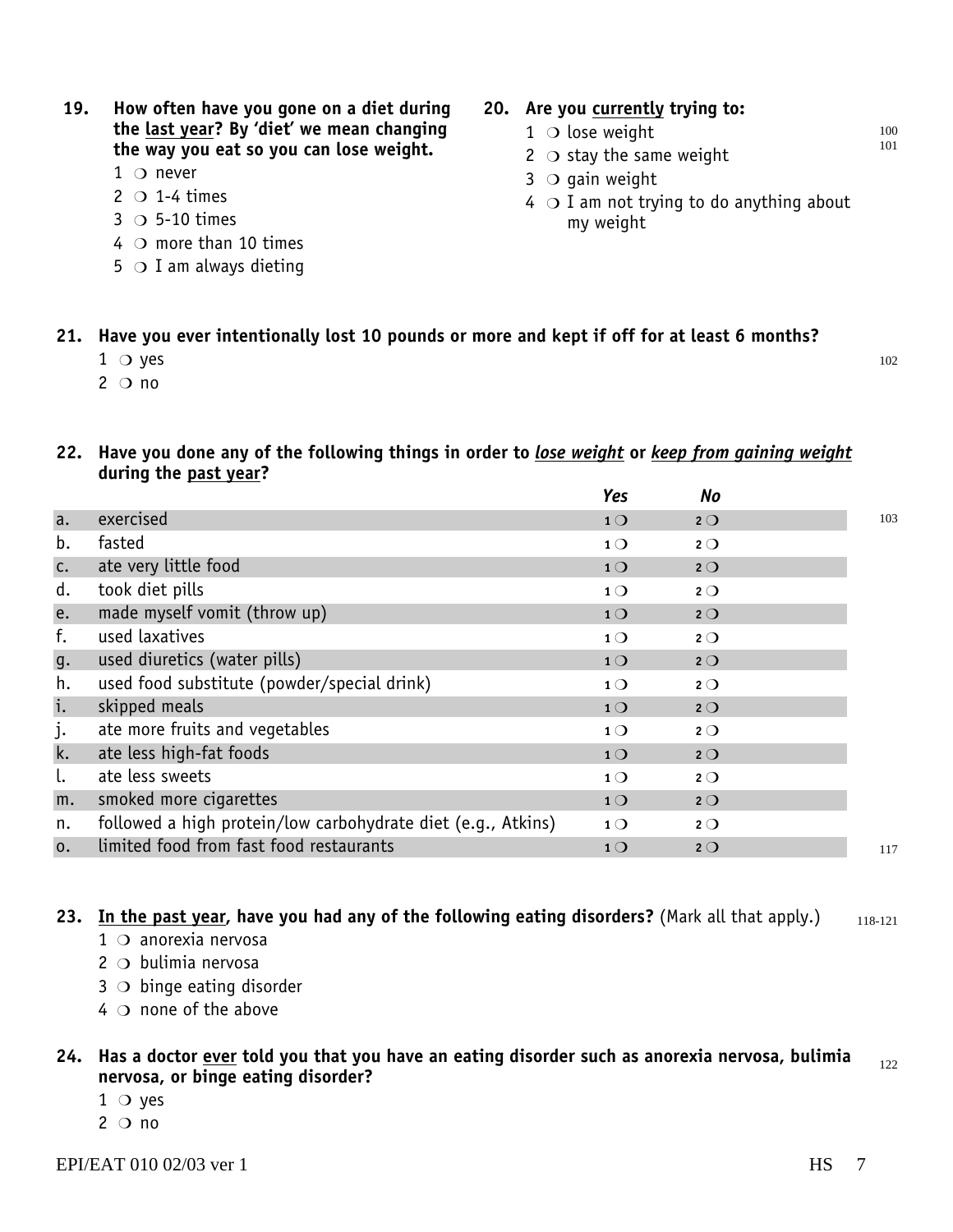- **25. In the past year, have you ever eaten so much food in a short period of time that you would be embarrassed if others saw you (binge-eating)?** 123
	- $1 \circ$  yes
	- If your answer is NO, GO to question #29 on the next page  $2^{\circ}$  no
- **26. During the times when you ate this way, did you feel you couldn't stop eating or control what or how much you were eating?**
	- $1$  O yes
	- $2^{\circ}$  no
- **27. How often, on average, did you have times when you ate this way that is, large amounts of food plus the feeling that your eating was out of control?**
	- $1$   $\circ$  nearly every day
	- $2$   $\circ$  a few times a week
	- $3$   $\bigcirc$  a few times a month
	- $4 \circ$  less than once a month

#### **28. In general, how upset were you by overeating (eating more than you think is best for you)?**

- $1 \circ$  not at all
- 2  $\circ$  a little
- $3$   $\circ$  some
- $4 \circ a$  lot

125

126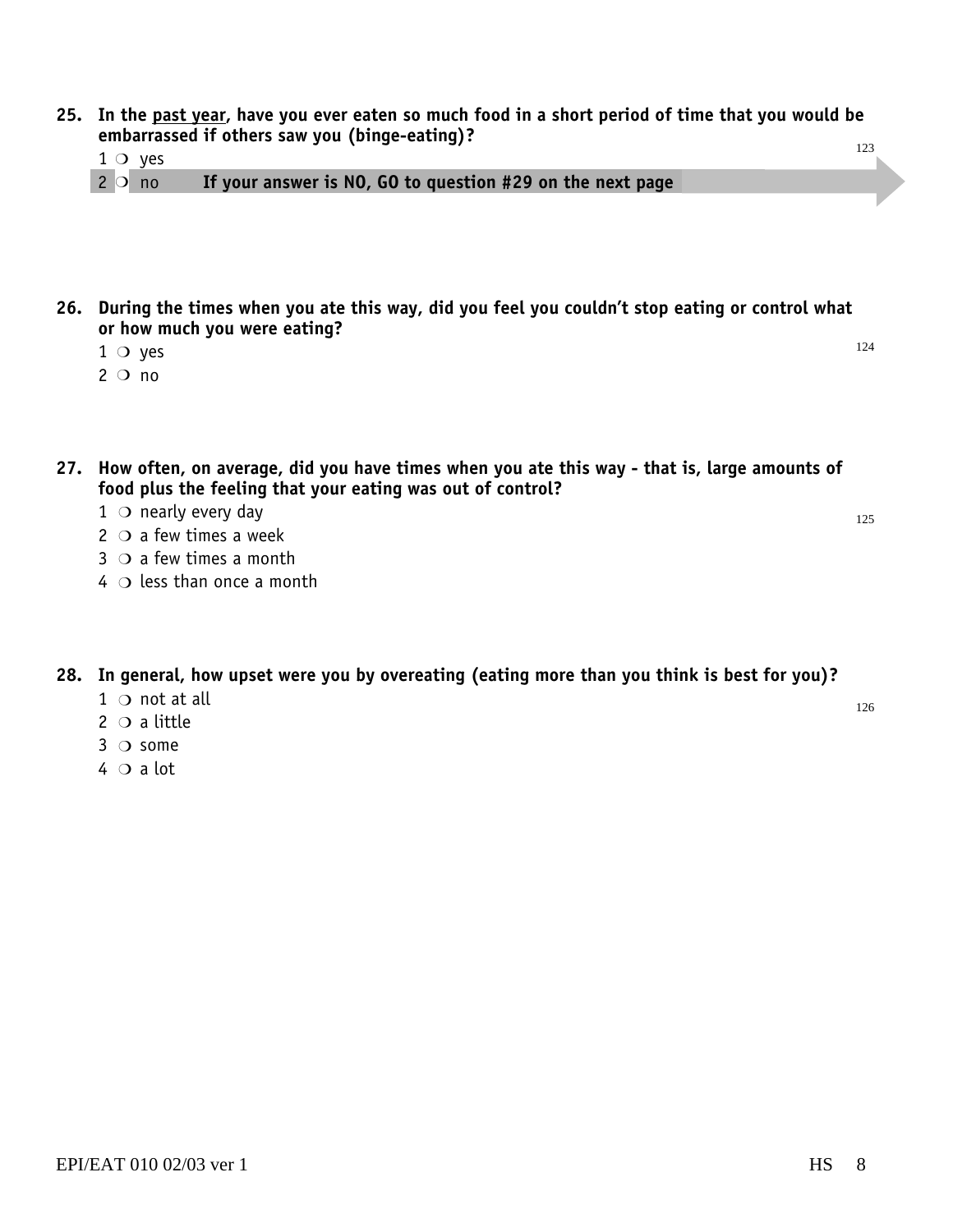| organic                                               | 1 <sub>O</sub>                                             | $2^{\circ}$                                                                                                                        | 3O                                             | $4$ $\bigcirc$                                            | 127 |  |  |
|-------------------------------------------------------|------------------------------------------------------------|------------------------------------------------------------------------------------------------------------------------------------|------------------------------------------------|-----------------------------------------------------------|-----|--|--|
| not processed                                         | 1 <sub>O</sub>                                             | $2^{\circ}$                                                                                                                        | $3^{\circ}$                                    | 40                                                        |     |  |  |
| locally grown                                         | 10                                                         | $2^{\circ}$                                                                                                                        | $3^{\circ}$                                    | 40                                                        |     |  |  |
| not genetically modified                              | 1 <sub>O</sub>                                             | $2^{\circ}$                                                                                                                        | $3^{\circ}$                                    | 40                                                        | 130 |  |  |
|                                                       |                                                            |                                                                                                                                    |                                                |                                                           |     |  |  |
|                                                       |                                                            |                                                                                                                                    |                                                |                                                           |     |  |  |
| $1$ $\circ$ no                                        |                                                            |                                                                                                                                    |                                                |                                                           | 131 |  |  |
|                                                       |                                                            |                                                                                                                                    |                                                |                                                           |     |  |  |
|                                                       |                                                            |                                                                                                                                    |                                                |                                                           |     |  |  |
|                                                       |                                                            |                                                                                                                                    |                                                |                                                           |     |  |  |
|                                                       |                                                            |                                                                                                                                    |                                                |                                                           |     |  |  |
|                                                       |                                                            |                                                                                                                                    |                                                |                                                           | 132 |  |  |
|                                                       |                                                            |                                                                                                                                    |                                                |                                                           |     |  |  |
|                                                       |                                                            |                                                                                                                                    |                                                |                                                           |     |  |  |
|                                                       |                                                            |                                                                                                                                    |                                                |                                                           |     |  |  |
|                                                       |                                                            |                                                                                                                                    |                                                |                                                           |     |  |  |
|                                                       |                                                            |                                                                                                                                    |                                                |                                                           |     |  |  |
|                                                       |                                                            |                                                                                                                                    |                                                |                                                           |     |  |  |
| $1$ $\circ$ less than one month                       |                                                            |                                                                                                                                    |                                                |                                                           |     |  |  |
|                                                       |                                                            |                                                                                                                                    |                                                |                                                           | 133 |  |  |
| 2 $\circ$ less than 1 year (but more than 1 month)    |                                                            |                                                                                                                                    |                                                |                                                           |     |  |  |
| $3$ O 1-2 years                                       |                                                            |                                                                                                                                    |                                                |                                                           |     |  |  |
| 4 $\circ$ 3-4 years<br>$5$ O 5 years or more          |                                                            |                                                                                                                                    |                                                |                                                           |     |  |  |
|                                                       |                                                            |                                                                                                                                    |                                                |                                                           |     |  |  |
|                                                       |                                                            |                                                                                                                                    |                                                |                                                           |     |  |  |
| 33. As a vegetarian, do you eat any of the following? |                                                            |                                                                                                                                    |                                                |                                                           |     |  |  |
|                                                       |                                                            | <b>Yes</b><br><b>No</b>                                                                                                            |                                                |                                                           |     |  |  |
| eggs<br>dairy food (such as milk, cheese)             |                                                            | 1 <sub>O</sub><br>$2^{\circ}$<br>$1^{\circ}$<br>$2^{\circ}$                                                                        |                                                |                                                           | 134 |  |  |
|                                                       | 31. Are you a vegetarian now?<br>$1 \circ$ yes<br>$2$ O no | 30. Have you ever been a vegetarian?<br>2 $\circ$ yes, but for less than one month<br>3. $\bigcirc$ yes, for longer than one month | 32. About how long have you been a vegetarian? | If your answer is NO, GO to question #35 on the next page |     |  |  |

*Not at all important A little Somewhat Very important*

#### **29. How important is it to you that your food is:**

**34. What are your main reason(s) for eating a vegetarian diet?** (Mark all that apply.)

 $1$   $\circ$  to lose weight or keep from gaining weight

d. fish **<sup>1</sup>**m **<sup>2</sup>**m

- $2$   $\circ$  want a healthier diet
- $3$   $\circ$  to help the environment
- $4$   $\circ$  religious reasons
- $5$   $\circ$  do not want to kill animals
- $6$   $\circ$  a family member is a vegetarian
- $7 \circ I$  don't like the taste of meat
- 8 other (please specify) \_\_\_\_\_\_\_\_\_\_\_\_\_ m

137

138-145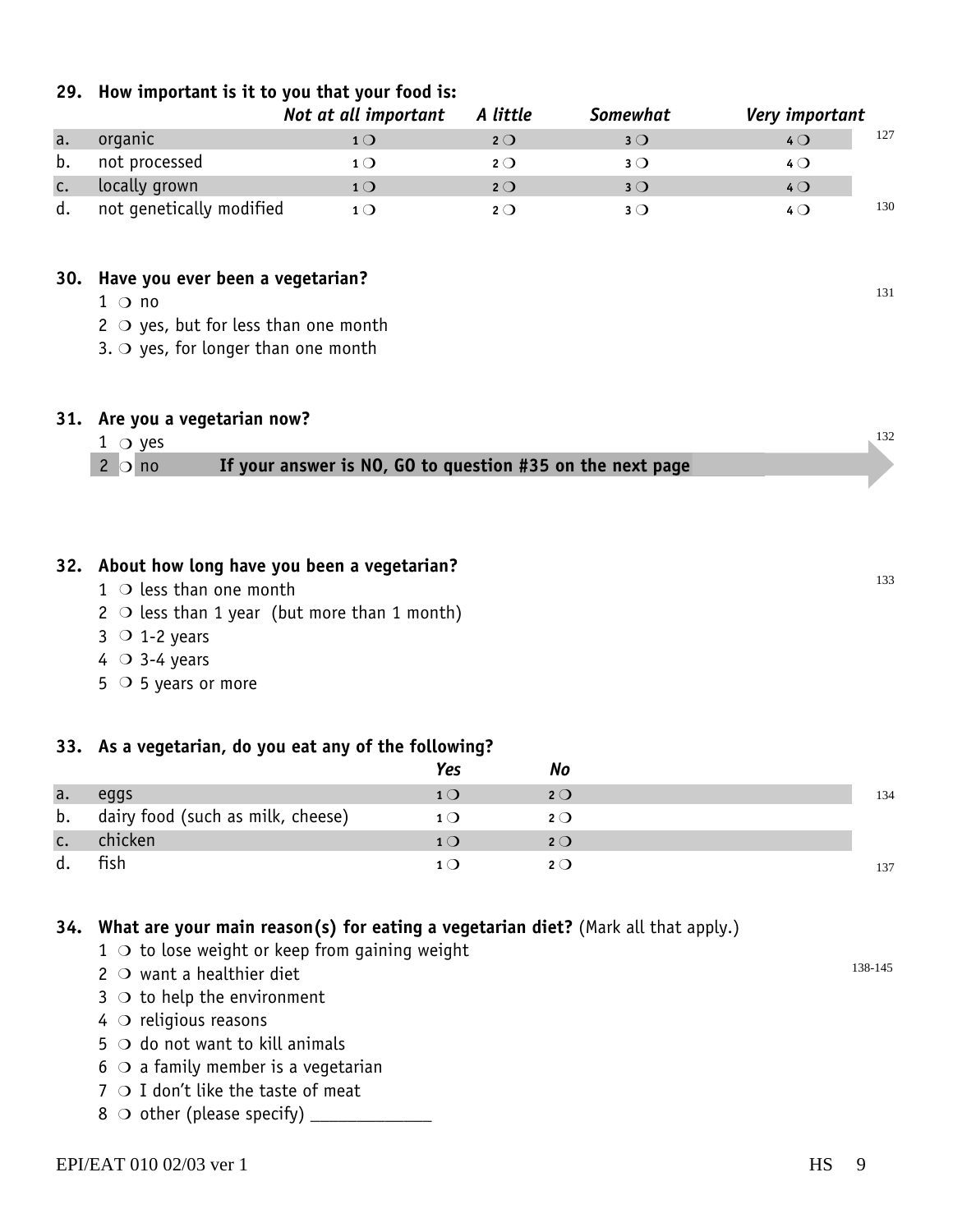## FAMILY and FRIENDS may affect your eating habits, so we'd like to know more about them.

**35. During the past seven days, how many times did all, or most, of your family living in your house eat a meal together?**

- $1$  O never
- $2 \circ 1-2$  times
- $3$   $\circ$  3-4 times
- $4 \circ$  5-6 times
- $5 \circ 7$  times
- $6$   $\circ$  more than 7 times
- **37. Which of these statements best describes the food eaten in your home in the last 12 months:**
	- $1$  O Often we don't have enough to eat
	- $2$   $\circ$  Sometimes we don't have enough to eat
	- $3$   $\circ$  We have enough to eat but not always the kinds of food we want
	- $4$   $\circ$  We always have enough to eat and the kinds of food we want

#### **39. Do you qualify for free or low-cost lunch?**

- $1$  O yes
- $2^{\circ}$  no
- $3$  O I don't know  $1$  O
- **36. Are your parents:**
	- $1$  O married
		- $2^{\circ}$  divorced
		- $3$   $\circ$  separated
		- $4\circ$  my parents were never married
		- $5$   $\bigcirc$  one or both of my parents has died
- **38. How often during the last 12 months have you been hungry because your family couldn't afford more food?**
	- $1$   $\circ$  almost every month
	- $2$   $\circ$  some months but not every month
	- $3$   $\circ$  only one or two months
	- $4$   $\circ$  I have not been hungry for this reason
- **40. Does your family get public assistance (welfare, food stamps, or other assistance)?**
	- $1^\circ$  yes 150 151
	- $2^{\circ}$  no
	- $3\supset I$  don't know

#### **41. Do you have one or more close friends who you can talk to about your problems?**

- $1 \circ$  yes, always
- $2 \circ$  yes, sometimes
- $3$  O no

**42. Many of my friends . . .**

|                |                                                    |                |             |            |     | Not at all A little Somewhat Very much I don't know |     |
|----------------|----------------------------------------------------|----------------|-------------|------------|-----|-----------------------------------------------------|-----|
| a.             | care about eating healthy food                     |                | $2^{\circ}$ |            |     | $5^{\circ}$                                         | 153 |
|                | b. care about staying fit and exercising           | 1 <sub>O</sub> | 2O          |            |     | 5 ( )                                               |     |
| $\mathsf{C}$ . | diet to lose weight or keep from<br>gaining weight | 1()            | $2^{\circ}$ | $3\bigcap$ | 4() | $5^{\circ}$                                         | 155 |

152

148 149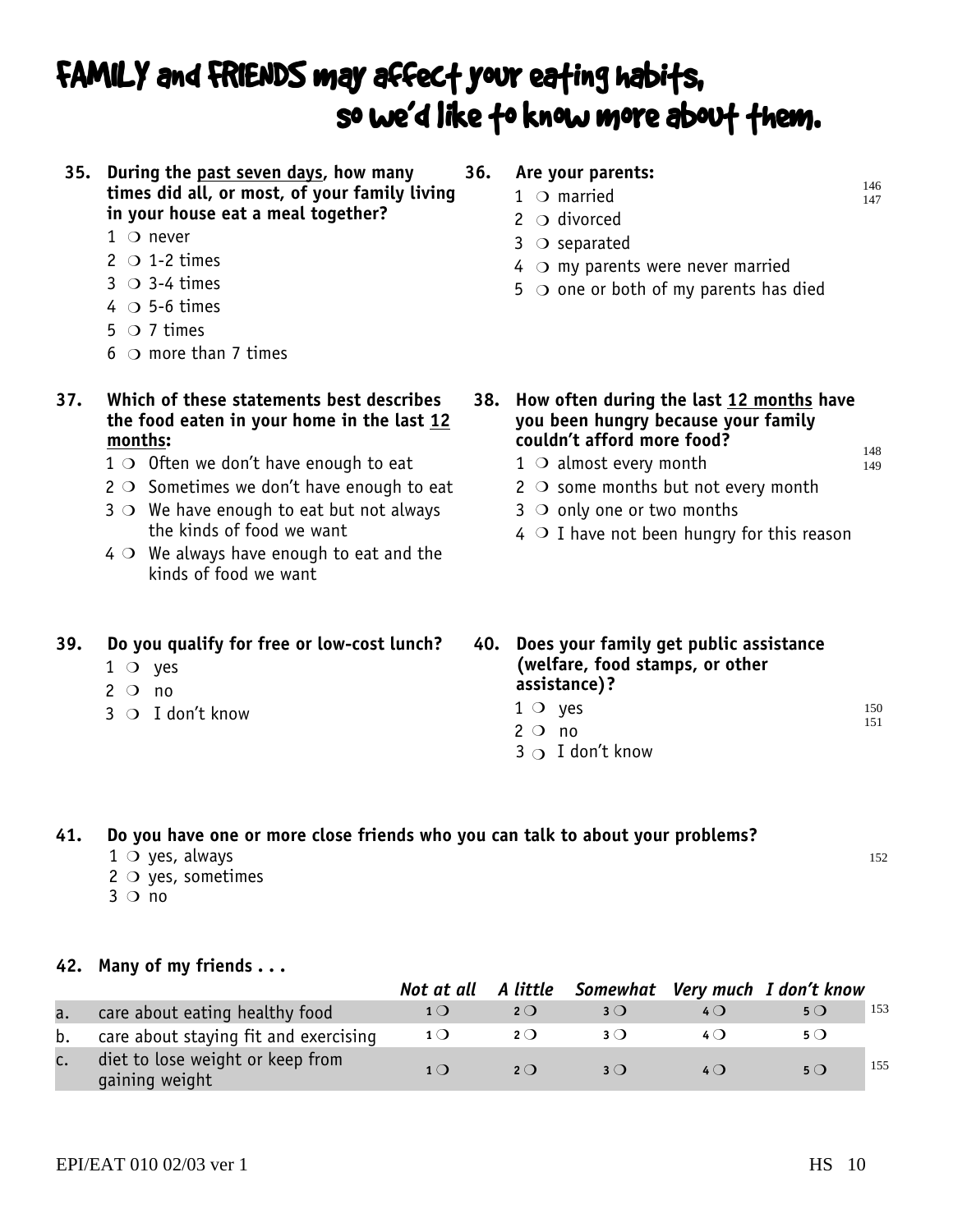| 43. How far in school did your mother go? (Indicate the highest level.)<br>$1$ $\circ$ did not finish high school<br>2 $\circ$ finished high school or got GED<br>$3$ $\circ$ did some college or training after high school<br>$4$ $\circ$ finished college<br>5 O Master's degree or PhD<br>$6$ O I don't know | 156 |
|------------------------------------------------------------------------------------------------------------------------------------------------------------------------------------------------------------------------------------------------------------------------------------------------------------------|-----|
| 44. Does your mother<br>$1$ $\circ$ work full-time for pay<br>2 $\circ$ work part-time for pay<br>3 $\circ$ not work for pay<br>$4 \bigcirc I$ don't know                                                                                                                                                        | 157 |
| 45. How much do you feel you can talk to your mother about your problems?<br>$1 \circ not$ at all<br>$2 \circ a$ little<br>$3 \circ$ somewhat<br>$4$ $\circ$ quite a bit<br>$5$ O very much                                                                                                                      | 158 |
| 46. How much do you feel your mother cares about you?<br>1 $\cap$ not at all<br>$2 \circ a$ little<br>$3 \circ$ somewhat<br>$4\circ$ quite a bit<br>$5$ $\circ$ very much                                                                                                                                        | 159 |
| 47. Compared to other mothers, how strict would you say your mother is with you?<br>$1$ $\circ$ much less strict<br>2 $\circ$ somewhat less strict<br>$3$ $\circ$ about the same<br>$4$ $\circ$ somewhat more strict<br>$5$ $\circ$ much more strict                                                             | 160 |

#### **48. My mother . . .**

|                |                                                     | Not at all     | A little       | Somewhat       | Very much      |     |
|----------------|-----------------------------------------------------|----------------|----------------|----------------|----------------|-----|
| a.             | cares about eating healthy food                     | 1 <sub>O</sub> | $2^{\circ}$    | $3$ $\bigcirc$ | $4$ $\bigcirc$ | 161 |
| b.             | cares about staying fit and exercising              | $1$ $\bigcirc$ | $2$ $\bigcirc$ | $3$ $\bigcirc$ | $4\circ$       |     |
| $\mathsf{C}$ . | diets to lose weight or keep from gaining<br>weight | $1$ $\bigcirc$ | $2\Omega$      | $3$ $\bigcirc$ | $4$ $\bigcirc$ |     |
| d.             | encourages me to eat healthy foods                  | $1$ $\bigcirc$ | $2^{\circ}$    | $3$ $\bigcirc$ | 4 Q            |     |
| e.             | encourages me to be physically active               | $1\bigcirc$    | $2^{\circ}$    | $3$ $\bigcirc$ | $4$ $\bigcirc$ |     |
|                | encourages me to diet to control my weight          | $1\bigcirc$    | $2\bigcap$     | $3$ $\bigcirc$ | $4$ $\bigcirc$ | 166 |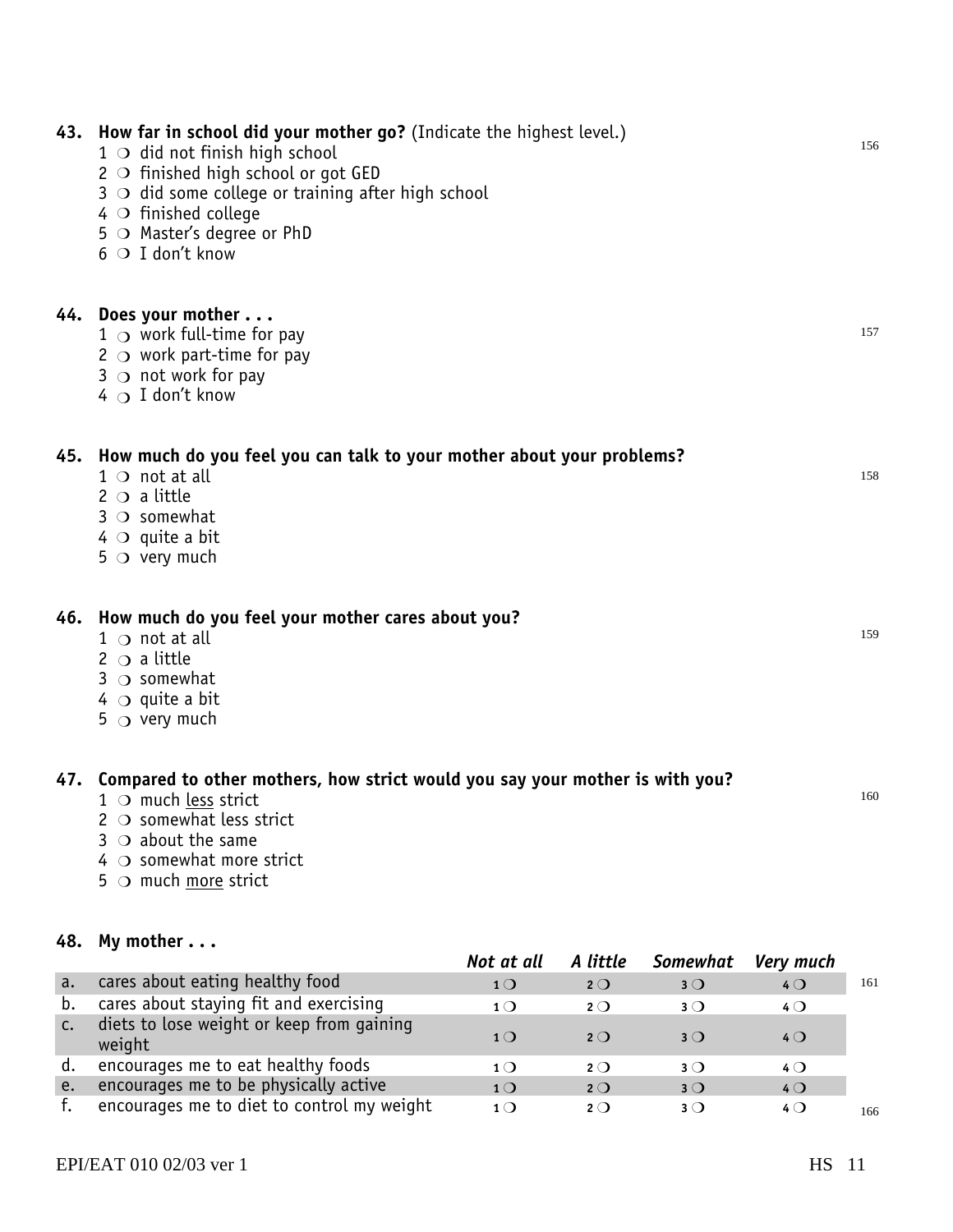|    | $1$ O work full-time for pay                                                     |                |             |             |                  |     |
|----|----------------------------------------------------------------------------------|----------------|-------------|-------------|------------------|-----|
|    | 2 $\circ$ work part-time for pay                                                 |                |             |             |                  | 168 |
|    | $3$ O not work for pay                                                           |                |             |             |                  |     |
|    | $4$ O I don't know                                                               |                |             |             |                  |     |
|    |                                                                                  |                |             |             |                  |     |
|    | 51. How much do you feel you can talk to your father about your problems?        |                |             |             |                  |     |
|    | $1 \circ$ not at all                                                             |                |             |             |                  |     |
|    | 2 $\circ$ a little                                                               |                |             |             |                  | 169 |
|    | $3 \circ$ somewhat                                                               |                |             |             |                  |     |
|    |                                                                                  |                |             |             |                  |     |
|    | $4\circ$ quite a bit                                                             |                |             |             |                  |     |
|    | $5$ $\circ$ very much                                                            |                |             |             |                  |     |
|    |                                                                                  |                |             |             |                  |     |
|    | 52. How much do you feel your father cares about you?                            |                |             |             |                  |     |
|    | $1 \circ$ not at all                                                             |                |             |             |                  |     |
|    | $2 \circ a$ little                                                               |                |             |             |                  | 170 |
|    | $3$ $\circ$ somewhat                                                             |                |             |             |                  |     |
|    | $4^\circ$ quite a bit                                                            |                |             |             |                  |     |
|    | $5$ $\circ$ very much                                                            |                |             |             |                  |     |
|    |                                                                                  |                |             |             |                  |     |
|    | 53. Compared to other fathers, how strict would you say your father is with you? |                |             |             |                  |     |
|    | $1$ $\circ$ much less strict                                                     |                |             |             |                  | 171 |
|    | 2 $\circ$ somewhat less strict                                                   |                |             |             |                  |     |
|    | $3$ $\circ$ about the same                                                       |                |             |             |                  |     |
|    | $4$ $\circ$ somewhat more strict                                                 |                |             |             |                  |     |
|    | 5 $\circ$ much more strict                                                       |                |             |             |                  |     |
|    |                                                                                  |                |             |             |                  |     |
|    | 54. My father $\ldots$                                                           | Not at all     | A little    | Somewhat    | <b>Very much</b> |     |
| a. | cares about eating healthy food                                                  | 1 <sub>O</sub> | $2^{\circ}$ | $3^{\circ}$ | 40               | 172 |
| b. | cares about staying fit and exercising                                           | 1 <sub>O</sub> | $2^{\circ}$ | $3^{\circ}$ | 40               |     |
| c. | diets to lose weight or keep from gaining weight                                 | 1 <sub>O</sub> | $2^{\circ}$ | $3^{\circ}$ | 40               |     |
| d. | encourages me to eat healthy foods                                               | 1 <sub>O</sub> | $2^{\circ}$ | $3^{\circ}$ | $4^{\circ}$      |     |
|    |                                                                                  |                |             |             |                  |     |
|    |                                                                                  |                |             |             |                  |     |
| e. | encourages me to be physically active                                            | 1 <sub>O</sub> | $2^{\circ}$ | $3^{\circ}$ | 40               |     |
| f. | encourages me to diet to control my weight                                       | $1^{\circ}$    | $2^{\circ}$ | $3^{\circ}$ | $4^{\circ}$      | 177 |

3  $\bigcirc$  did some college or training after high school

2  $\circ$  finished high school or got GED

 $4$   $\circ$  finished college

6  $\circ$  I don't know

**50. Does your father . . .**

 $\overline{O}$  $\overline{O}$  $\overline{O}$  $\overline{O}$  $\overline{O}$ 

5  $\bigcirc$  Master's degree or PhD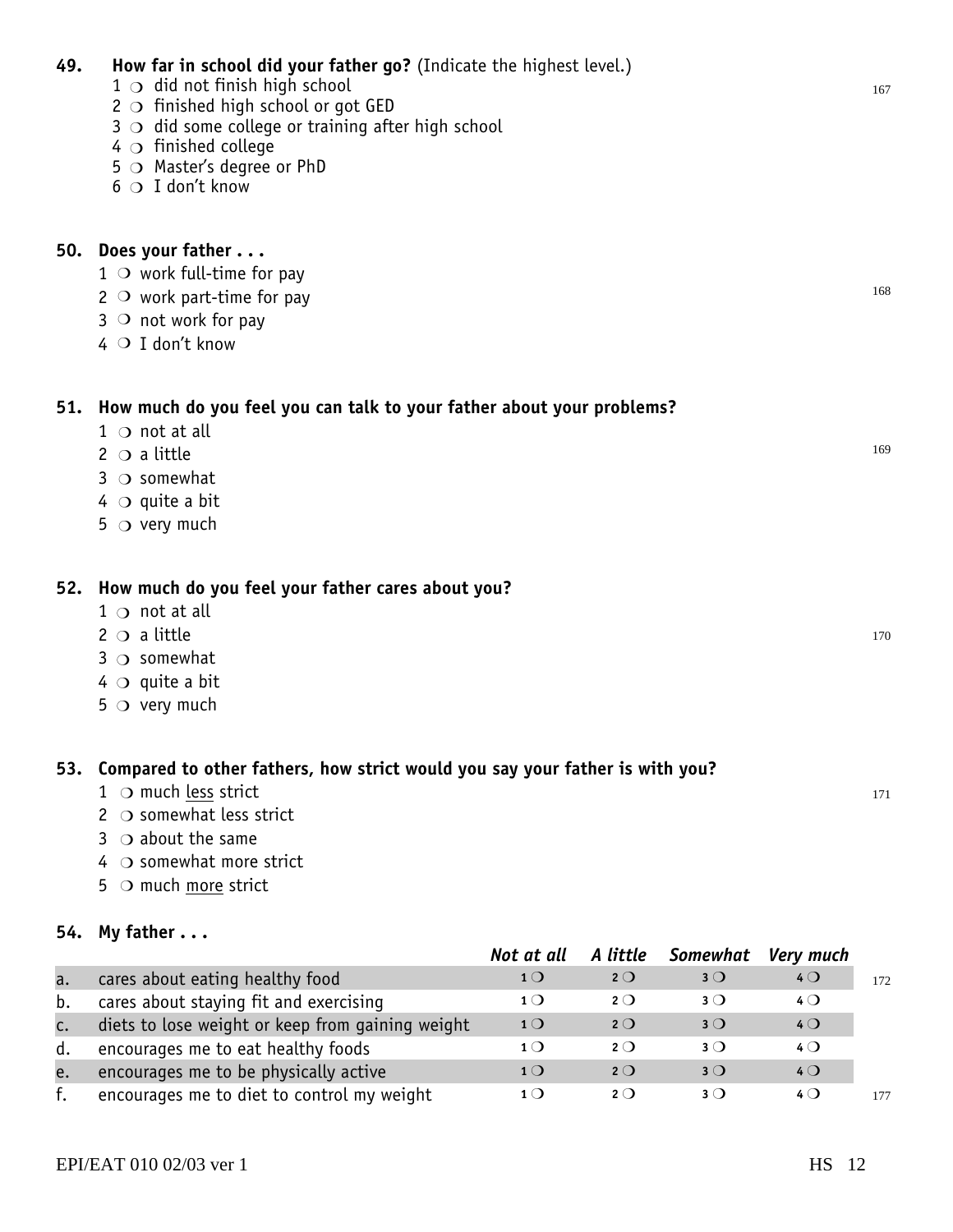#### **55. How strongly do you agree with the following statements about mealtimes in your family?**

|    |                                                                                                                     | <b>Strongly</b><br>disagree | <b>Somewhat</b><br>disagree | <b>Somewhat</b><br>agree | <b>Strongly</b><br>agree |     |
|----|---------------------------------------------------------------------------------------------------------------------|-----------------------------|-----------------------------|--------------------------|--------------------------|-----|
| a. | In my family, it is important that the family<br>eat at least one meal a day together                               | 1 <sub>O</sub>              | 20                          | $3^{\circ}$              | 40                       | 178 |
| b. | In my family, there are rules at mealtimes<br>that we are expected to follow                                        | 1 <sub>O</sub>              | $2^{\circ}$                 | $3^{\circ}$              | 40                       |     |
| c. | In my family, mealtime is a time for talking<br>with other family members                                           | 1 <sub>O</sub>              | $2^{\circ}$                 | $3^{\circ}$              | 40                       |     |
| d. | In my family, it is often difficult to find a<br>time when family members can sit down to a<br>meal together        | 1 <sub>O</sub>              | $2^{\circ}$                 | $3^{\circ}$              | 40                       |     |
| e. | In my family, dinnertime is about more than<br>just getting food; we all talk with each other                       | 1 <sub>O</sub>              | 20                          | $3^{\circ}$              | 40                       |     |
| f. | In my family, we often watch TV while eating<br>dinner                                                              | 1 <sub>O</sub>              | $2^{\circ}$                 | $3^{\circ}$              | 40                       |     |
| g. | I enjoy eating meals with my family                                                                                 | 1 <sub>O</sub>              | $2^{\circ}$                 | $3^{\circ}$              | 40                       |     |
| h. | In my family, we are expected to be home for<br>dinner                                                              | $1^{\circ}$                 | $2^{\circ}$                 | $3^{\circ}$              | 40                       |     |
| i. | Manners are important at our dinner table.                                                                          | 1 <sub>O</sub>              | $2^{\circ}$                 | $3^{\circ}$              | 40                       |     |
| j. | I am often just too busy to eat dinner with<br>my family                                                            | 1 <sub>O</sub>              | $2^{\circ}$                 | $3^{\circ}$              | 40                       |     |
| k. | In my family, different schedules make it hard<br>for us to eat meals together                                      | 1 <sub>O</sub>              | $2^{\circ}$                 | $3^{\circ}$              | 40                       |     |
| l. | In my family, eating brings people together in<br>an enjoyable way                                                  | 1 <sub>O</sub>              | $2^{\circ}$                 | $3^{\circ}$              | 40                       |     |
| m. | In my family, a child should eat all the foods<br>served even if he/she doesn't like them                           | 1 <sub>O</sub>              | $2^{\circ}$                 | $3^{\circ}$              | 40                       |     |
| n. | In my family, we don't have to eat meals at<br>the kitchen/dining room table                                        | 1 <sub>O</sub>              | $2^{\circ}$                 | $3^{\circ}$              | 40                       |     |
| 0. | In my family, it is OK for a child to make<br>something else to eat if he/she doesn't like<br>the food being served | 1 <sub>O</sub>              | $2^{\circ}$                 | $3^{\circ}$              | 40                       | 192 |

#### **56. How strongly do you agree with the following statements?**

|    |                                                       | <b>Strongly</b><br>disagree | disagree    | Somewhat Somewhat<br>agree | <b>Strongly</b><br>agree |     |
|----|-------------------------------------------------------|-----------------------------|-------------|----------------------------|--------------------------|-----|
| a. | It is hard to find time to sit down and eat a<br>meal | $1\Omega$                   | $2^{\circ}$ | $3$ $\bigcirc$             | $4$ $\bigcirc$           | 193 |
| b. | I tend to "eat on the run"                            | 1 <sub>O</sub>              | $2^{\circ}$ | $3$ $\bigcirc$             | $4\circ$                 |     |
| C. | Regular meals are important to me                     | 1 <sub>O</sub>              | $2^{\circ}$ | $3$ $\bigcirc$             | $4$ $\bigcirc$           |     |
| d. | I eat meals at about the same time every day          | $1$ $\bigcirc$              | $2^{\circ}$ | $3$ $\bigcirc$             | $4$ $\bigcirc$           | 196 |

EPI/EAT 010 02/03 ver 1 HS 13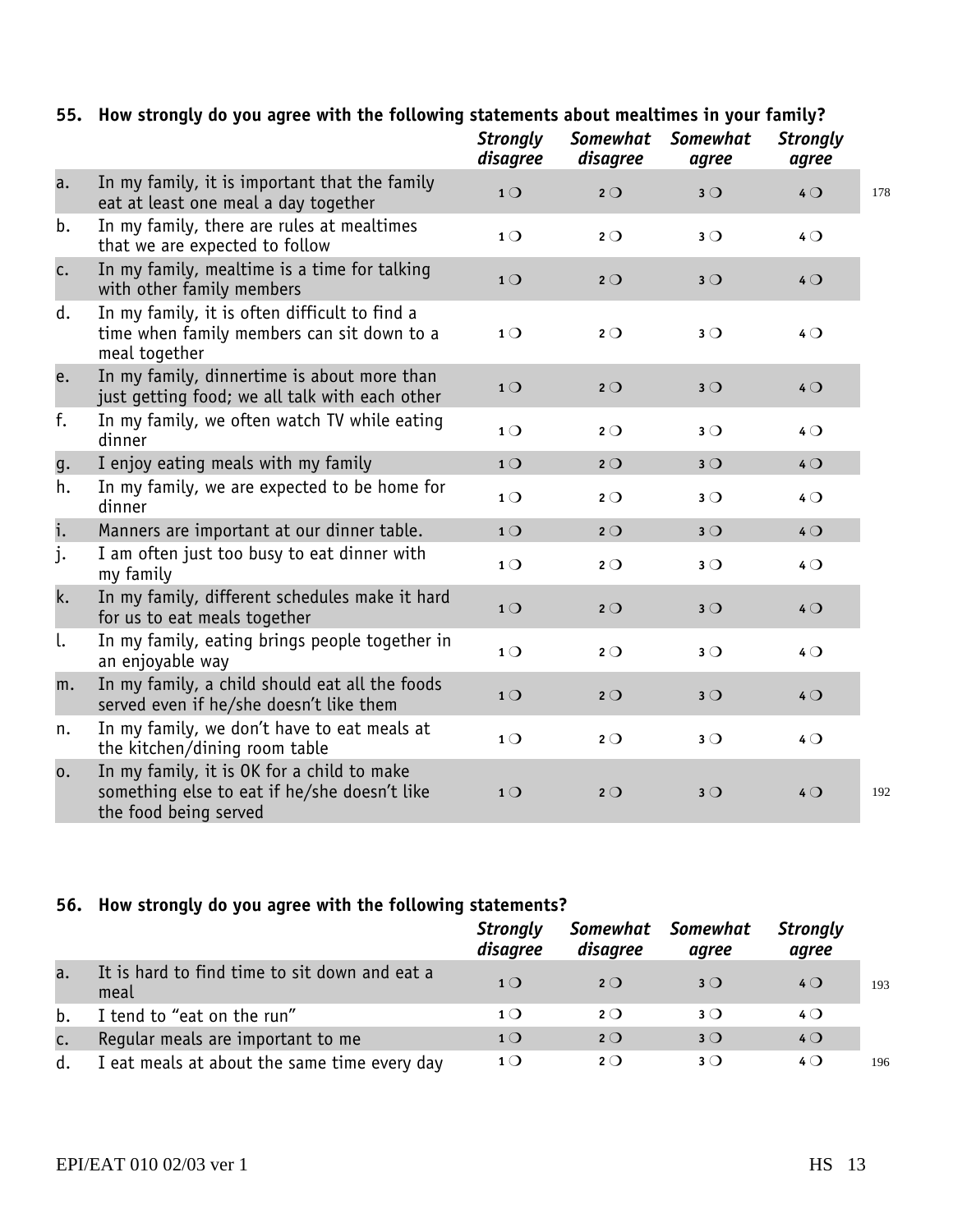## We'd like fo know more about your HEALTH & WEIGHT

|          | 57. How would you describe your health?<br>$1$ $\circ$ poor<br>$2^\circ$ fair<br>$3$ $\circ$ good<br>$4$ $\circ$ excellent |                                  |                            |                               |                   |                   | 197 |  |
|----------|----------------------------------------------------------------------------------------------------------------------------|----------------------------------|----------------------------|-------------------------------|-------------------|-------------------|-----|--|
| 58.      | How tall are you?                                                                                                          | feet                             | inches                     |                               |                   |                   | 198 |  |
|          | 59. How much do you weigh?                                                                                                 |                                  | pounds                     |                               |                   |                   | 201 |  |
|          | 60. At what weight do you think you would look best?<br>pounds<br>204                                                      |                                  |                            |                               |                   |                   |     |  |
|          | 61. How satisfied are you with your:                                                                                       | Very dissatisfied                |                            |                               |                   | Very satisfied    |     |  |
| a.       | height                                                                                                                     | 10                               | $2^{\circ}$                | 3 <sub>O</sub>                | $4$ $\bigcirc$    | $5^{\circ}$       | 207 |  |
| b.       | weight                                                                                                                     | 1 <sub>O</sub>                   | $2^{\circ}$                | $3^{\circ}$                   | 40                | $5^{\circ}$       |     |  |
| c.       | body shape                                                                                                                 | 1 <sub>O</sub>                   | $2^{\circ}$                | 3 <sub>O</sub>                | 40                | 5O                |     |  |
| d.       | waist                                                                                                                      | 1 <sub>O</sub>                   | $2^{\circ}$                | $3^{\circ}$                   | 40                | $5^{\circ}$       |     |  |
| e.       | hips                                                                                                                       | 1 <sup>O</sup>                   | $2^{\circ}$                | 3 <sub>O</sub>                | $4$ $\bigcirc$    | $5^{\circ}$       |     |  |
| f.       | thighs                                                                                                                     | 1 <sub>O</sub>                   | $2^{\circ}$                | $3^{\circ}$                   | 40                | $5^{\circ}$       |     |  |
|          |                                                                                                                            |                                  |                            |                               |                   |                   |     |  |
| g.       | stomach                                                                                                                    | 1 <sup>O</sup>                   | $2^{\circ}$                | $3^{\circ}$                   | $4$ $\bigcirc$    | $5^{\circ}$       |     |  |
| h.       | face                                                                                                                       | 1 <sup>O</sup>                   | $2^{\circ}$                | $3^{\circ}$                   | $4$ $\bigcirc$    | $5^{\circ}$       |     |  |
| i.<br>j. | body build<br>shoulders                                                                                                    | 1 <sub>O</sub><br>1 <sub>O</sub> | $2^{\circ}$<br>$2^{\circ}$ | 3 <sub>O</sub><br>$3^{\circ}$ | 40<br>$4^{\circ}$ | 5O<br>$5^{\circ}$ |     |  |

#### **62. During the past six months, how important has your weight or shape been in how you feel about yourself?**

- $1$   $\circ$  weight and shape were not very important
- $2 \circ$  weight and shape played a part in how I felt about myself
- $3 \circ$  weight and shape were among the main things that affected how I felt about myself
- $4\circ$  weight and shape were the most important things that affected how I felt about myself

#### **63. At this time, do you feel that you are . . .**

- $1$   $\circ$  very underweight
- $2$   $\circ$  somewhat underweight
- $3$   $\bigcirc$  about the right weight
- $4 \circ$  somewhat overweight
- $5$   $\circ$  very overweight

#### **64. Do you have a physical or health condition that makes it hard for you to do some things other kids your age do? (like concentrating in school, doing sports, or eating like other teenagers)**

- $1$   $\circ$  yes
- $2^{\circ}$  no

219

217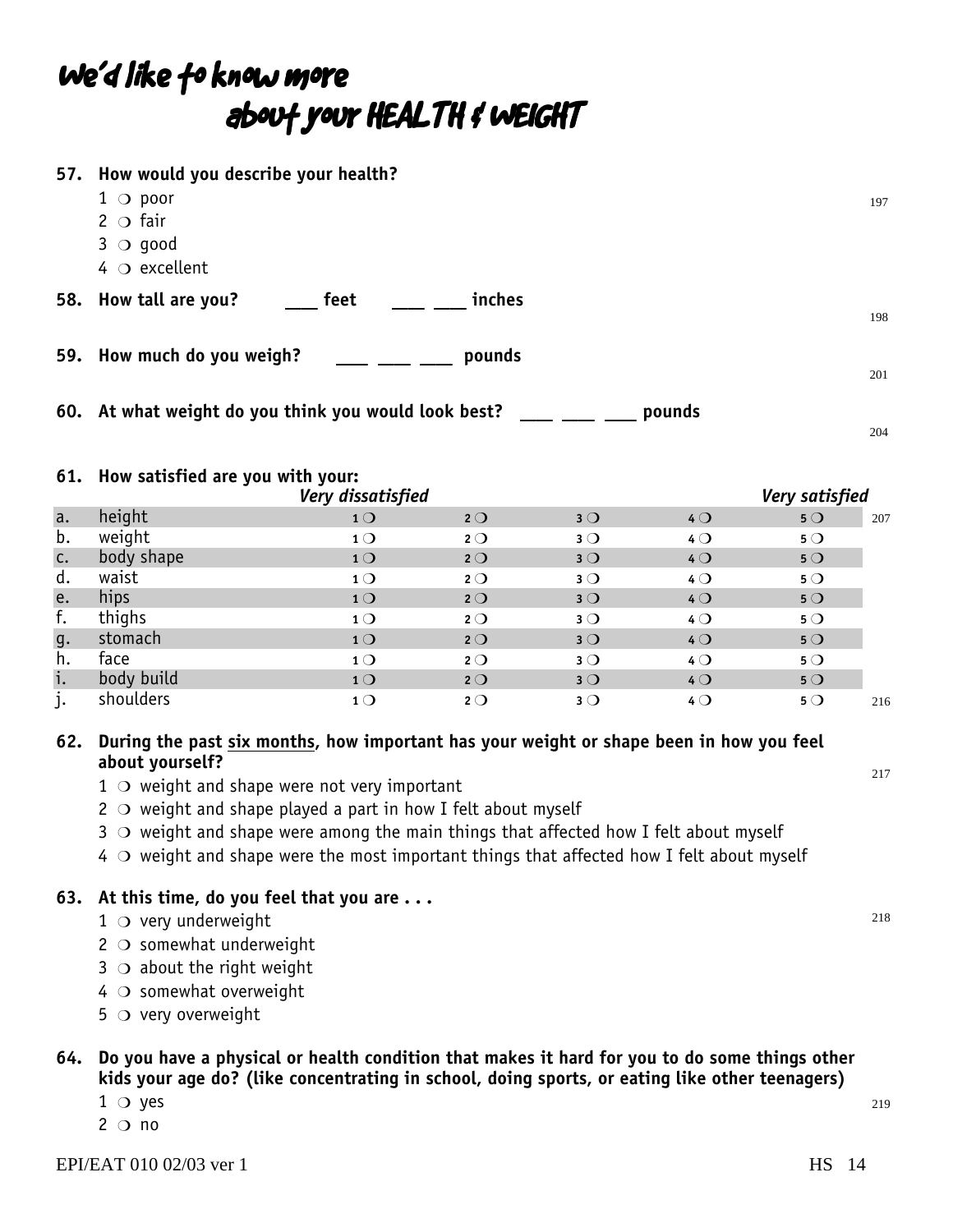### What kinds of SPORTS do you participate in? What else do you do in your FREE TIME?

**In a usual week, how many hours do you spend doing the following activities:**

**65. Strenuous exercise (heart beats rapidly) Examples: Biking fast, aerobic dancing, running, jogging, swimming laps, rollerblading, skating, lacrosse, tennis, cross-country skiing, soccer, basketball, football**

- $1$  O none
- 2  $\circ$  less than  $1/2$  hour a week
- $3$  O  $1/2$  2 hours a week
- $4$  O  $2_{1/2}$  4 hours a week
- $5$   $\bigcirc$   $4_{1/2}$  6 hours a week
- $6$   $\circ$  6+ hours a week
- **66. Moderate exercise (not exhausting) Examples: Walking quickly, baseball, gymnastics, easy bicycling, volleyball, skiing, dancing, skateboarding, snowboarding**
	- $1$   $\circ$  none
	- 2  $\circ$  less than  $\frac{1}{2}$  hour a week
	- $3 \bigcirc$  1/2 2 hours a week
	- $4 \bigcirc 2_{1/2}$  4 hours a week
	- $5 \bigcirc 4_{1/2}$  6 hours a week
	- $6$   $\circ$  6+ hours a week

#### **67. Mild exercise (little effort) Examples: Walking slowly (to school, to friend's house, etc.), bowling, golf, fishing, snowmobiling, yoga**

- $1$   $\circ$  none
- 2  $\bigcirc$  less than  $\frac{1}{2}$  hour a week
- $3 \circ 1/2 2$  hours a week
- 4  $\bigcirc$  2<sub>1</sub>/<sub>2</sub> 4 hours a week
- $5 \bigcirc 4_{1/2}$  6 hours a week
- $6$   $\circ$  6+ hours a week

#### **68. Are you in a sport or activity where it's important to stay a certain weight (wrestling, gymnastics, ballet, etc.)?**

- $1$  O Yes
- $2^{\circ}$  No

#### **69. During the past 12 months, on how many sports teams did you play?**

- $1 \circ 0$  teams
- $2 \circ 1$  team
- $3$  O 2 teams
- $4 \circ 3$  or more teams

 $222$ 

220

221

224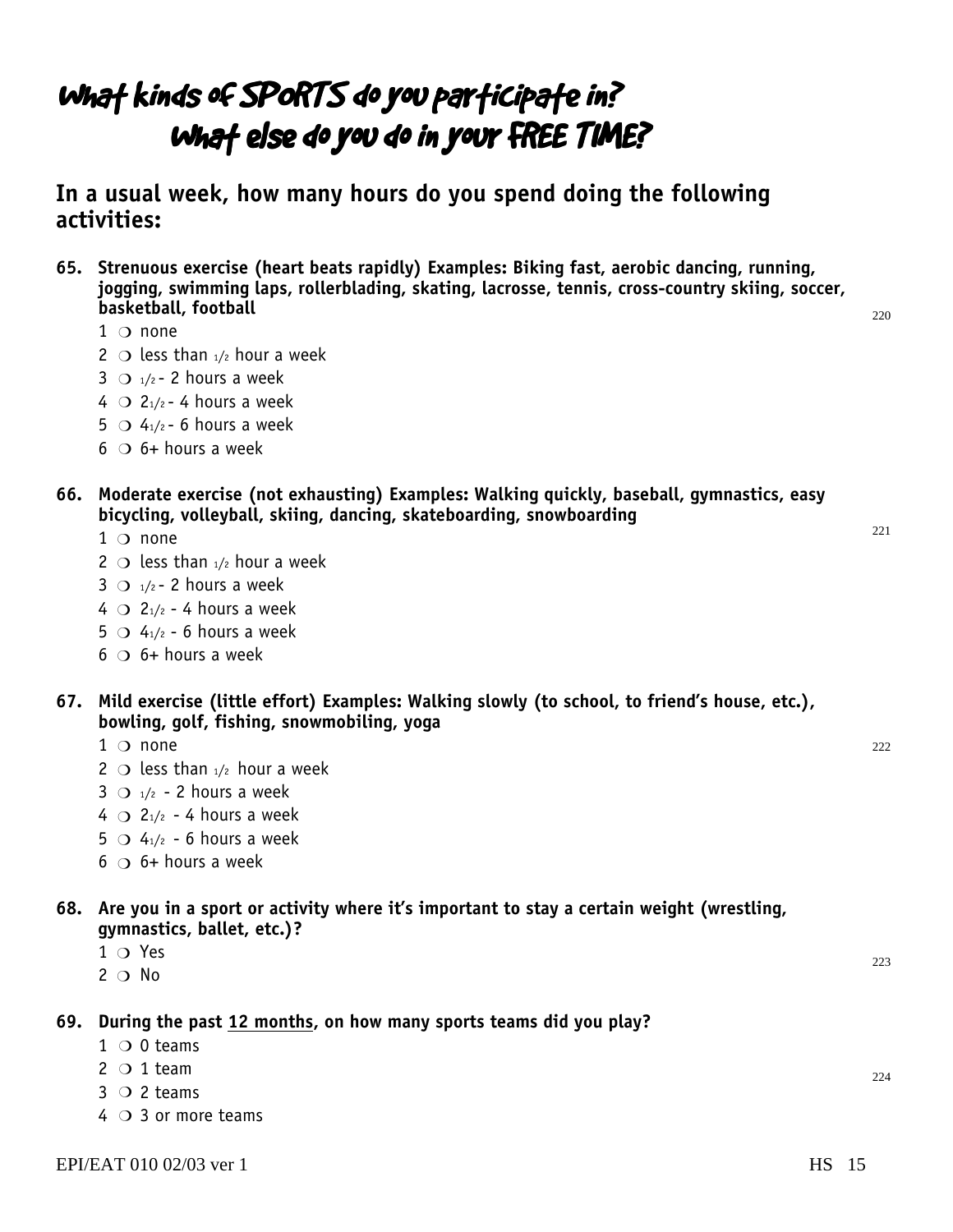|     | 70. In your free time on an average weekday (Monday-Friday), how many hours do you spend  |                 |             |                       |                                                              |                 |                 |             |            |
|-----|-------------------------------------------------------------------------------------------|-----------------|-------------|-----------------------|--------------------------------------------------------------|-----------------|-----------------|-------------|------------|
|     |                                                                                           | 0 <sub>hr</sub> | $1/2$ hr    | 1 <sub>hr</sub>       | 2 <sub>hr</sub>                                              | 3 <sub>hr</sub> | 4 <sub>hr</sub> | $5+hr$      |            |
| a.  | watching TV & videos                                                                      | 10              | $2^{\circ}$ | $3^{\circ}$           | 40                                                           | 5O              | $6\circ$        | 70          | 225        |
| b.  | reading & doing homework                                                                  | 1 <sub>O</sub>  | $2^{\circ}$ | $3^{\circ}$           | $4\Omega$                                                    | $5^{\circ}$     | $6\circ$        | $7^{\circ}$ |            |
| c.  | using a computer (not for homework)                                                       | 10              | $2^{\circ}$ | $3^{\circ}$           | 40                                                           | 50              | 60              | 70          | 227        |
|     |                                                                                           |                 |             |                       |                                                              |                 |                 |             |            |
|     | 71. On an average weekend day (Saturday or Sunday), how many hours do you spend           |                 |             |                       |                                                              |                 |                 |             |            |
|     |                                                                                           | 0 <sub>hr</sub> | $1/2$ hr    | 1 <sub>hr</sub>       | 2 <sub>hr</sub>                                              | 3 <sub>hr</sub> | 4hr             | $5+hr$      |            |
| a.  | watching TV & videos                                                                      | 10              | $2^{\circ}$ | $3^{\circ}$           | 40                                                           | 50              | 60              | 70          | 228        |
| b.  | reading & doing homework                                                                  | $1^{\circ}$     | $2^{\circ}$ | $3^{\circ}$           | $4\Omega$                                                    | $5^{\circ}$     | $6\circ$        | $7^{\circ}$ |            |
| c.  | using a computer (not for homework)                                                       | 10              | $2^{\circ}$ | $3^{\circ}$           | 40                                                           | 50              | 60              | 70          | 230        |
|     |                                                                                           |                 |             |                       |                                                              |                 |                 |             |            |
| 72. | How often do you read magazine articles in<br>which dieting or weight loss are discussed? |                 |             |                       | 73. Do you have a television in the room<br>where you sleep? |                 |                 |             |            |
|     | $1 \cap$ never                                                                            |                 |             | $1$ O yes             |                                                              |                 |                 |             | 231<br>232 |
|     | 2 $\circ$ hardly ever                                                                     |                 |             | $2$ O no              |                                                              |                 |                 |             |            |
|     | $\circ$ sometimes<br>3                                                                    |                 |             |                       |                                                              |                 |                 |             |            |
|     | $4\circ$ often                                                                            |                 |             |                       |                                                              |                 |                 |             |            |
|     |                                                                                           |                 |             |                       |                                                              |                 |                 |             |            |
| 74. | How often do you watch television while<br>eating meals?                                  |                 |             | TV?                   | 75. How often do you snack while watching                    |                 |                 |             |            |
|     | $1 \circ$ always                                                                          |                 |             | $1 \circ$ always      |                                                              |                 |                 |             | 233<br>234 |
|     | $2 \circ$ usually                                                                         |                 |             | $2 \circ$ usually     |                                                              |                 |                 |             |            |
|     | $3 \circ$ sometimes                                                                       |                 |             | $3$ $\circ$ sometimes |                                                              |                 |                 |             |            |
|     | $4 \circ$ rarely                                                                          |                 |             | $4 \circ$ rarely      |                                                              |                 |                 |             |            |
|     | $5^\circ$ never                                                                           |                 |             | $5$ O never           |                                                              |                 |                 |             |            |

#### **76. How much do you agree or disagree with the following?**

|    |                                                                         | <b>Strongly</b><br>disagree | <b>Somewhat</b><br>disagree | <b>Somewhat</b><br>agree | <b>Strongly</b><br>agree |
|----|-------------------------------------------------------------------------|-----------------------------|-----------------------------|--------------------------|--------------------------|
| a. | I compare my body to the bodies of<br>TV and movie stars                | $1$ $\bigcirc$              | 2O                          | $3$ $\bigcirc$           | 235<br>$4$ $\bigcirc$    |
| b. | I compare my body to the bodies of<br>people who appear in magazines    | 1 <sub>O</sub>              | $2^{\circ}$                 | $3$ $\bigcirc$           | $4$ $\bigcirc$           |
| c. | I would like my body to look like the<br>people who are on TV           | $1$ $\bigcirc$              | $2^{\circ}$                 | $3^{\circ}$              | $4$ $\bigcirc$           |
| d. | I would like my body to look like the<br>models who appear in magazines | 1()                         | $2\Omega$                   | $3$ $\bigcirc$           | 238<br>4 Q               |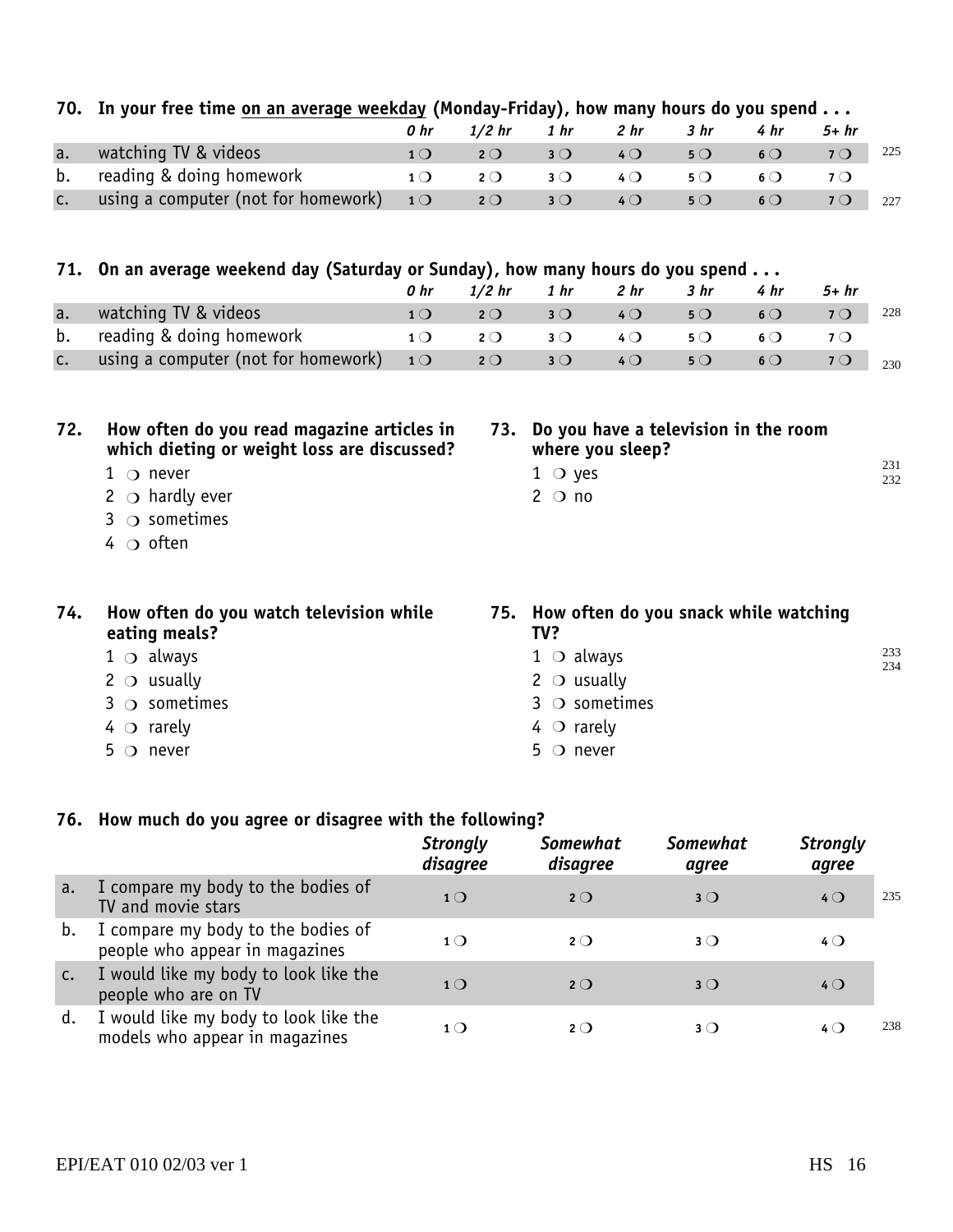## SOMETIMES, other THINGS GOING ON IN YOUR LIFE can affect the way you eat.

Remember, your responses will be kept CONFIDENTIAL, so please answer as honestly as possible.

#### **77. During the past 12 months, how often have you been bothered or troubled by...**

|              |                                                 | Not at all     | Somewhat    | Very much   |     |
|--------------|-------------------------------------------------|----------------|-------------|-------------|-----|
| a.           | feeling too tired to do things                  | 1 <sub>O</sub> | $2^{\circ}$ | $3^{\circ}$ | 239 |
| b.           | having trouble going to sleep or staying asleep | 1 <sub>O</sub> | $2^{\circ}$ | $3^{\circ}$ |     |
| C.           | feeling unhappy, sad, or depressed              | 1 <sup>O</sup> | $2^{\circ}$ | $3^{\circ}$ |     |
| d.           | feeling hopeless about the future               | 1 <sub>O</sub> | $2^{\circ}$ | $3^{\circ}$ |     |
| e.           | feeling nervous or tense                        | 1 <sub>O</sub> | $2^{\circ}$ | $3^{\circ}$ |     |
| f.           | worrying too much about things                  | 1 <sub>O</sub> | $2^{\circ}$ | $3^{\circ}$ |     |
| $\mathsf{q}$ | changes in your appetite                        | 1 <sub>O</sub> | $2^{\circ}$ | $3^{\circ}$ | 245 |

#### **78. Have you ever thought about killing yourself?**

- $1$   $\circ$  yes, during the past year
- $2 \circ$  yes, more than a year ago
- $3$  O no

#### **79. Have you ever tried to kill yourself?**

- $1 \circ$  yes, during the past year
- $2 \circ$  yes, more than a year ago
- $3^\circ$  no

246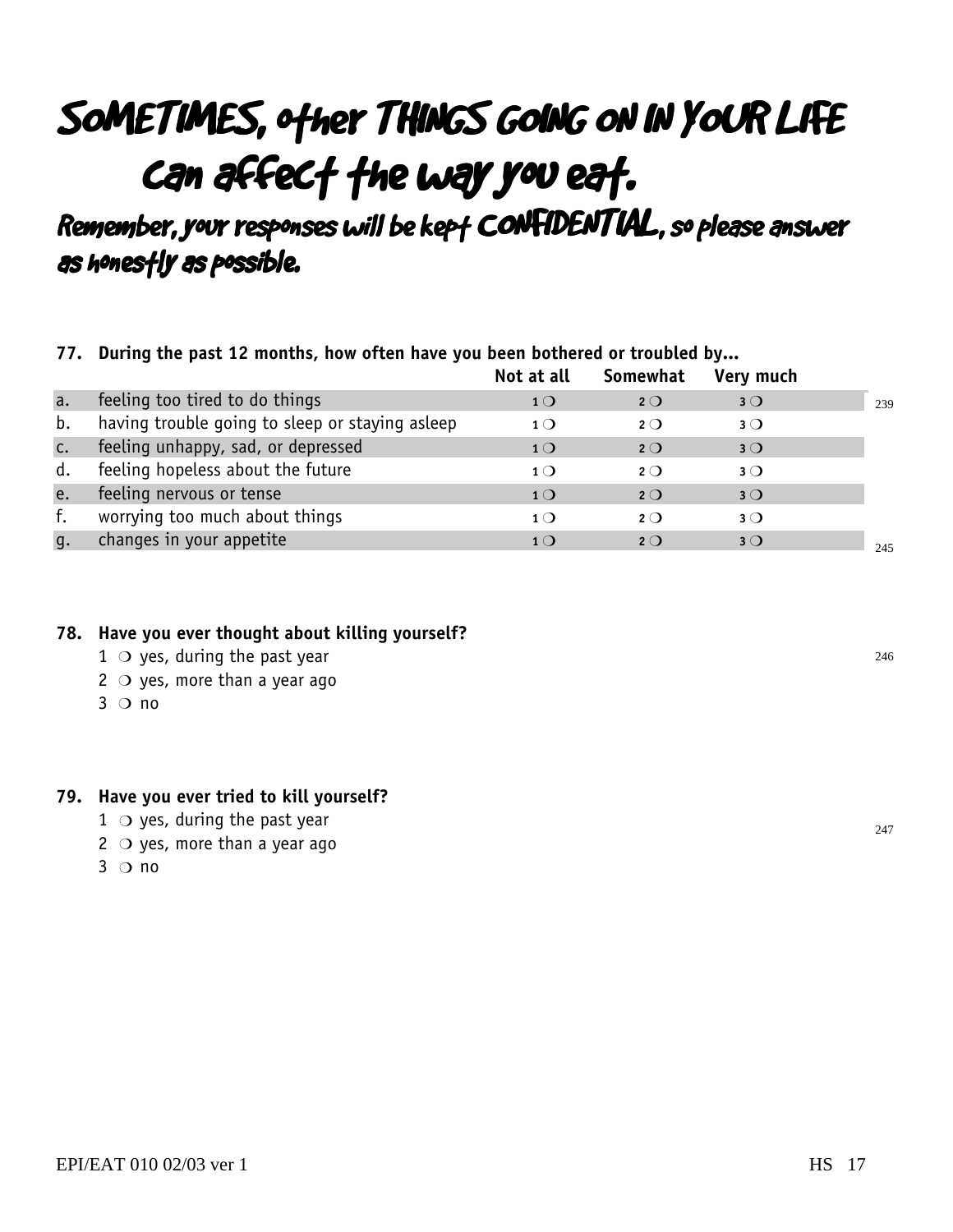|  |  | 80. How often do any of the following things happen? |  |  |  |  |  |
|--|--|------------------------------------------------------|--|--|--|--|--|
|--|--|------------------------------------------------------|--|--|--|--|--|

|    |                                                        | <b>Never</b>   | once a year | Less than A few times A few times<br>a year | a month        | At least<br>once a week |     |
|----|--------------------------------------------------------|----------------|-------------|---------------------------------------------|----------------|-------------------------|-----|
| a. | you are treated with less respect than<br>other people | 1 <sub>O</sub> | $2^{\circ}$ | $3^{\circ}$                                 | $4$ $\bigcirc$ | $5^{\circ}$             | 248 |
| b. | people act as if they're better than<br>you are        | 1 <sub>O</sub> | $2^{\circ}$ | $3^{\circ}$                                 | $4\Omega$      | $5^{\circ}$             |     |
| c. | you are called names or insulted                       | 1 <sub>O</sub> | $2^{\circ}$ | $3^{\circ}$                                 | $4$ $\bigcirc$ | $5^{\circ}$             |     |
| d. | you are teased about your appearance                   | 1 <sup>O</sup> | $2^{\circ}$ | $3^{\circ}$                                 | $4$ $\bigcirc$ | $5^{\circ}$             |     |
| e. | you are teased about your weight                       | 1 <sup>O</sup> | $2^{\circ}$ | $3^{\circ}$                                 | $4$ $\bigcirc$ | $5^{\circ}$             |     |
| f. | you have teased others about their<br>appearance       | $1^{\circ}$    | $2^{\circ}$ | $3^{\circ}$                                 | $4$ $\Omega$   | $5^{\circ}$             |     |
| q. | you have teased others about their<br>weight           | 1 <sub>O</sub> | $2^{\circ}$ | $3^{\circ}$                                 | $4\Omega$      | $5^{\circ}$             | 254 |

#### **81. How often have you used the following during the past year (12 months)?**

|    |                                                                 | Never          | A few times | Monthly     | Weekly   | Daily       |     |
|----|-----------------------------------------------------------------|----------------|-------------|-------------|----------|-------------|-----|
| a. | cigarettes                                                      | 1()            | 2O          | $3^{\circ}$ | $4\circ$ | $5^{\circ}$ | 255 |
| b. | beer, wine, hard liquors                                        | $1$ $\bigcirc$ | 2O          | 3()         | 4 Q      | $5^{\circ}$ |     |
| C. | marijuana                                                       | 1 <sub>O</sub> | 2O          | 3()         | $4$ (    | $5^{\circ}$ |     |
| d. | drugs other than marijuana<br>(arid coraine crack ecstasy etc.) | $1^{\circ}$    | 2O          | 3()         | 4 Q      | $5^{\circ}$ | 258 |

(acid, cocaine, crack, ecstasy, etc.)

#### **82. How often have you used steroids in order to gain muscle, during the past year (12 months)?**

- $1$   $\bigcirc$  never
- $2$   $\circ$  a few times
- $3$   $\circ$  monthly
- $4\circ$  weekly
- 5  $\circ$  daily

#### **83. Indicate how strongly you agree with the following statements.**

|    |                                                     | <b>Strongly</b><br>disagree | <b>Disagree</b> | Agree       | <b>Strongly</b><br>agree |     |
|----|-----------------------------------------------------|-----------------------------|-----------------|-------------|--------------------------|-----|
| a. | On the whole, I am satisfied with myself            | 1 <sub>O</sub>              | $2^{\circ}$     | $3^{\circ}$ | $4$ $\bigcirc$           | 260 |
| b. | I feel that I have a number of good qualities       | $1^{\circ}$                 | $2^{\circ}$     | $3^{\circ}$ | $4^{\circ}$              |     |
| c. | At times I think I am no good at all                | 1 <sub>O</sub>              | $2^{\circ}$     | $3^{\circ}$ | $4$ $\bigcirc$           |     |
| d. | I am able to do things as well as most other people | $1\Omega$                   | $2^{\circ}$     | $3^{\circ}$ | $4$ $\bigcirc$           |     |
| e. | I wish I could have more respect for myself         | 1 <sub>O</sub>              | $2^{\circ}$     | $3^{\circ}$ | 40                       |     |
| f. | I certainly feel useless at times                   | 1()                         | $2\Omega$       | $3^{\circ}$ | $4\bigcirc$              | 265 |

#### **84. Which of the following best describes your sexual orientation?**

- 1  $\circ$  attracted to opposite gender and the set of the set of the set of the set of the set of the set of the set of the set of the set of the set of the set of the set of the set of the set of the set of the set of the s
- $2$   $\circ$  attracted to same gender
- $3$   $\circ$  attracted to both genders
- $4\,$   $\circ$  questioning